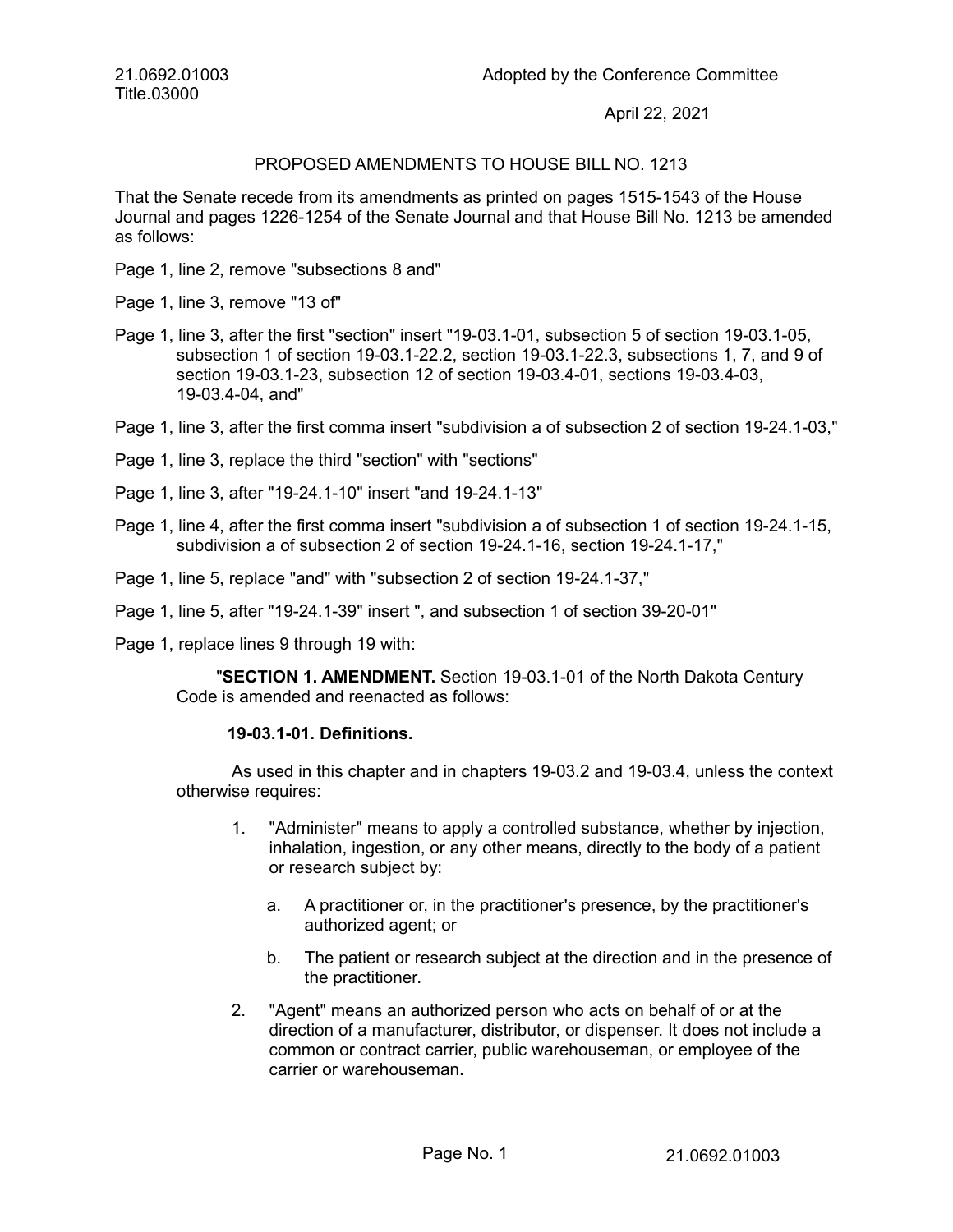- 3. "Anabolic steroids" means any drug or hormonal substance, chemically and pharmacologically related to testosterone, other than estrogens, progestins, and corticosteroids.
- 4. "Board" means the state board of pharmacy.
- 5. "Bureau" means the drug enforcement administration in the United States department of justice or its successor agency.
- 6. "Controlled substance" means a drug, substance, or immediate precursor in schedules I through V as set out in this chapter.
- 7. "Controlled substance analog":
	- a. Means a substance the chemical structure of which is substantially similar to the chemical structure of a controlled substance in a schedule I or II and:
		- (1) Which has a stimulant, depressant, or hallucinogenic effect on the central nervous system which is substantially similar to or greater than the stimulant, depressant, or hallucinogenic effect on the central nervous system of a controlled substance in schedule I or II; or
		- (2) With respect to a particular individual, which the individual represents or intends to have a stimulant, depressant, or hallucinogenic effect on the central nervous system substantially similar to or greater than the stimulant, depressant, or hallucinogenic effect on the central nervous system of a controlled substance in schedule I or II.
	- b. Does not include:
		- (1) A controlled substance;
		- (2) Any substance for which there is an approved new drug application; or
		- (3) With respect to a particular individual, any substance, if an exemption is in effect for investigational use, for that individual, under section 505 of the Federal Food, Drug, and Cosmetic Act [21 U.S.C. 355] to the extent conduct with respect to the substance is pursuant to the exemption.
- 8. "Counterfeit substance" means a controlled substance which, or the container or labeling of which, without authorization, bears the trademark, trade name, or other identifying mark, imprint, number or device, or any likeness thereof, of a manufacturer, distributor, or dispenser other than the person who in fact manufactured, distributed, or dispensed the substance.
- 9. "Deliver" or "delivery" means the actual, constructive, or attempted transfer from one person to another of a controlled substance whether or not there is an agency relationship.
- 10. "Dispense" means to deliver a controlled substance to an ultimate user or research subject by or pursuant to the lawful order of a practitioner,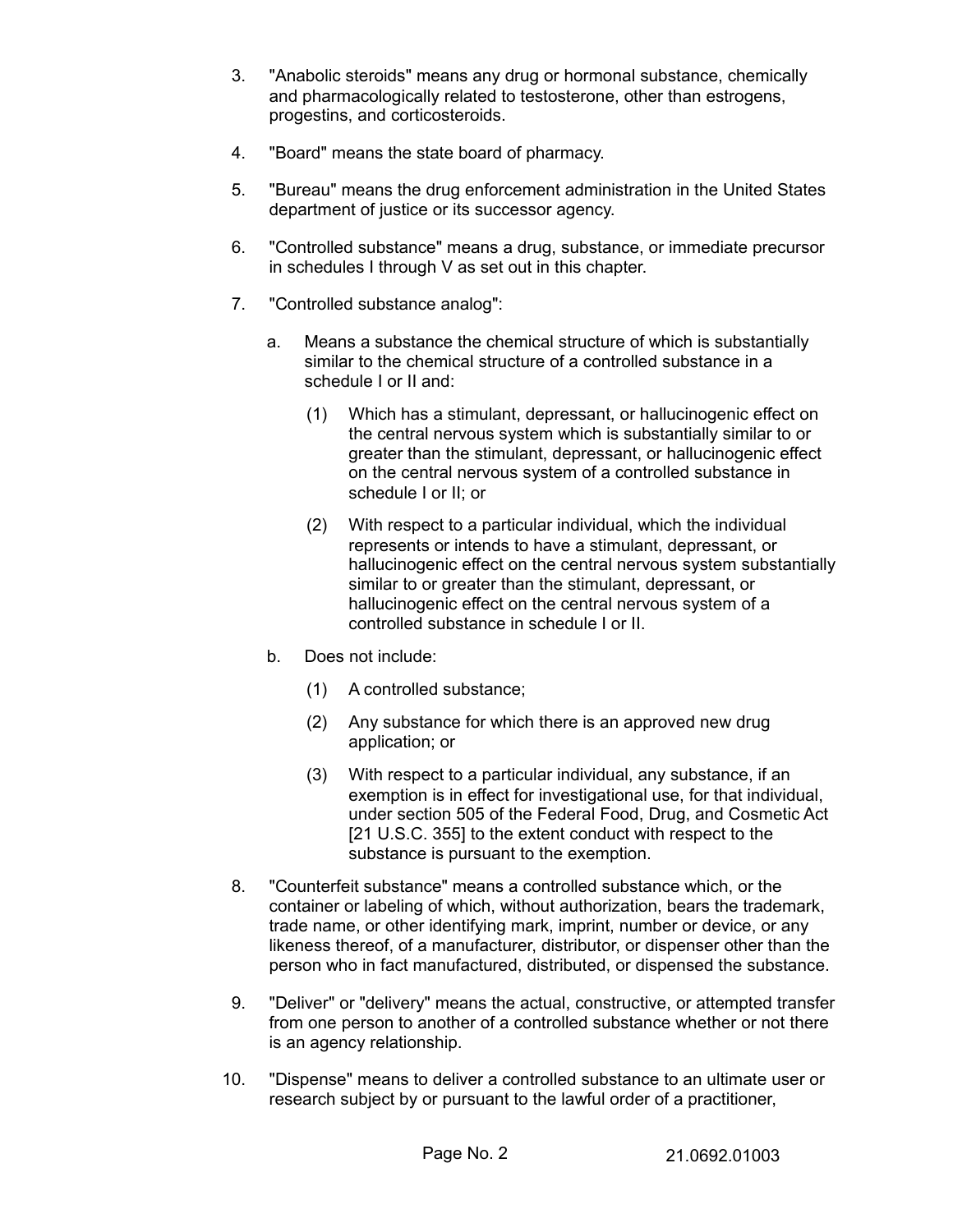including the prescribing, administering, packaging, labeling, or compounding necessary to prepare the substance for that delivery.

- 11. "Dispenser" means a practitioner who dispenses.
- 12. "Distribute" means to deliver other than by administering or dispensing a controlled substance.
- 13. "Distributor" means a person who distributes.
- 14. "Drug" means:
	- a. Substances recognized as drugs in the official United States pharmacopeia national formulary, or the official homeopathic pharmacopeia of the United States, or any supplement to any of them;
	- b. Substances intended for use in the diagnosis, cure, mitigation, treatment, or prevention of disease in individuals or animals;
	- c. Substances, other than food, intended to affect the structure or any function of the body of individuals or animals; and
	- d. Substances intended for use as a component of any article specified in subdivision a, b, or c. The term does not include devices or their components, parts, or accessories.
- 15. "Hashish" means the resin extracted from any part of the plant cannabiswith or without its adhering plant parts, whether growing or not, and everycompound, manufacture, salt, derivative, mixture, or preparation of the resin.
- **16.** "Immediate precursor" means a substance:
	- a. That the board has found to be and by rule designates as being the principal compound commonly used or produced primarily for use in the manufacture of a controlled substance;
	- b. That is an immediate chemical intermediary used or likely to be used in the manufacture of the controlled substance; and
	- c. The control of which is necessary to prevent, curtail, or limit the manufacture of the controlled substance.
- 47.16. "Manufacture" means the production, preparation, propagation, compounding, conversion, or processing of a controlled substance, either directly or indirectly by extraction from substances of natural origin, or independently by means of chemical synthesis, or by a combination of extraction and chemical synthesis and includes any packaging or repackaging of the substance or labeling or relabeling of its container. The term does not include the preparation or compounding of a controlled substance by an individual for the individual's own use or the preparation, compounding, packaging, or labeling of a controlled substance:
	- a. By a practitioner as an incident to the practitioner's administering or dispensing of a controlled substance in the course of the practitioner's professional practice; or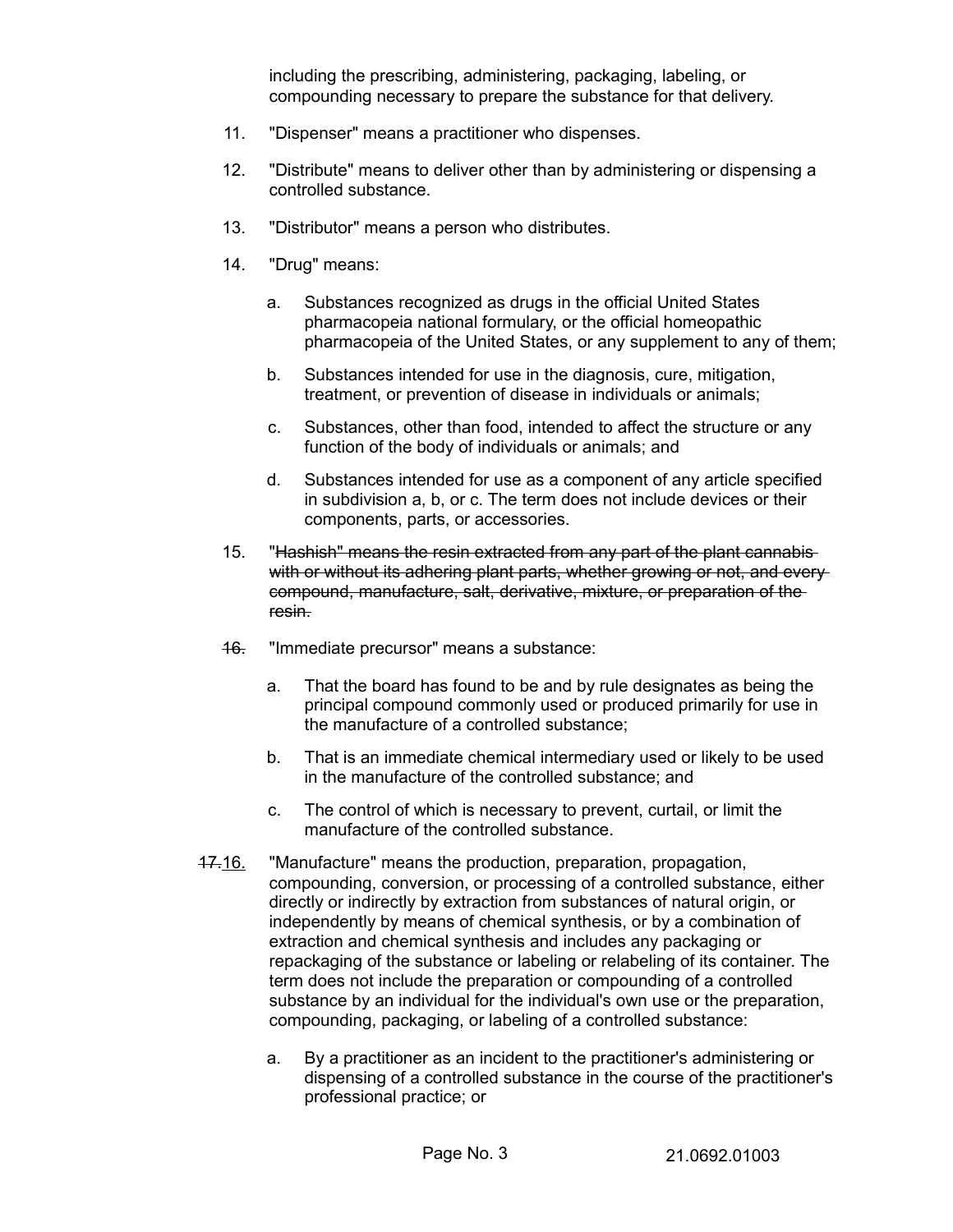- b. By a practitioner, or by the practitioner's authorized agent under the practitioner's supervision, for the purpose of, or as an incident to, research, teaching, or chemical analysis and not for sale.
- 18.17. "Marijuana" means all parts of the plant of the genus cannabis sativa L. whether growing or not; the seeds thereof; the resin extracted from anypart of the plant; and every compound, manufacture, salt, derivative, mixture, or preparation of the plant, its seeds, or resin. The term does not include the:
	- a. The tetrahydrocannabinol extracted or isolated from the plant;
	- b. The mature stalks of the plant, fiber produced from the stalks, oil or cake made from the seeds of the plant, any other compound, manufacture, salt, derivative, mixture, or preparation of mature stalks, except the resin extracted therefrom, fiber, oil, or cake, or the sterilized seed of the plant which is incapable of germination. The term marijuana does not include hemp as defined in title 4.1.;
	- c. Hemp as defined in chapter 4.1 18.1; or
	- d. A prescription drug approved by the United States food and drug administration under section 505 of the Federal Food, Drug, and Cosmetic Act [21 U.S.C. 355].
- 19.18. "Narcotic drug" means any of the following, whether produced directly or indirectly by extraction from substances of vegetable origin, or independently by means of chemical synthesis, or by a combination of extraction and chemical synthesis:
	- a. Opium and opiate and any salt, compound, derivative, or preparation of opium or opiate.
	- b. Any salt, compound, isomer, derivative, or preparation thereof which is chemically equivalent or identical with any of the substances referred to in subdivision a, but not including the isoquinoline alkaloids of opium.
	- c. Opium poppy and poppy straw.
	- d. Coca leaves and any salt, compound, derivative, or preparation of coca leaves, any salt, compound, isomer, derivative, or preparation thereof which is chemically equivalent or identical with any of these substances, but not including decocainized coca leaves or extractions of coca leaves which do not contain cocaine or ecgonine.
- 20.19. "Opiate" means any substance having an addiction-forming or addiction-sustaining liability similar to morphine or being capable of conversion into a drug having addiction-forming or addiction-sustaining liability. The term does not include, unless specifically designated as controlled under section 19-03.1-02, the dextrorotatory isomer of 3-methoxy-n-methylmorphinan and its salts (dextromethorphan). The term includes its racemic and levorotatory forms.
- 24.20. "Opium poppy" means the plant of the species papaver somniferum L. except its seeds.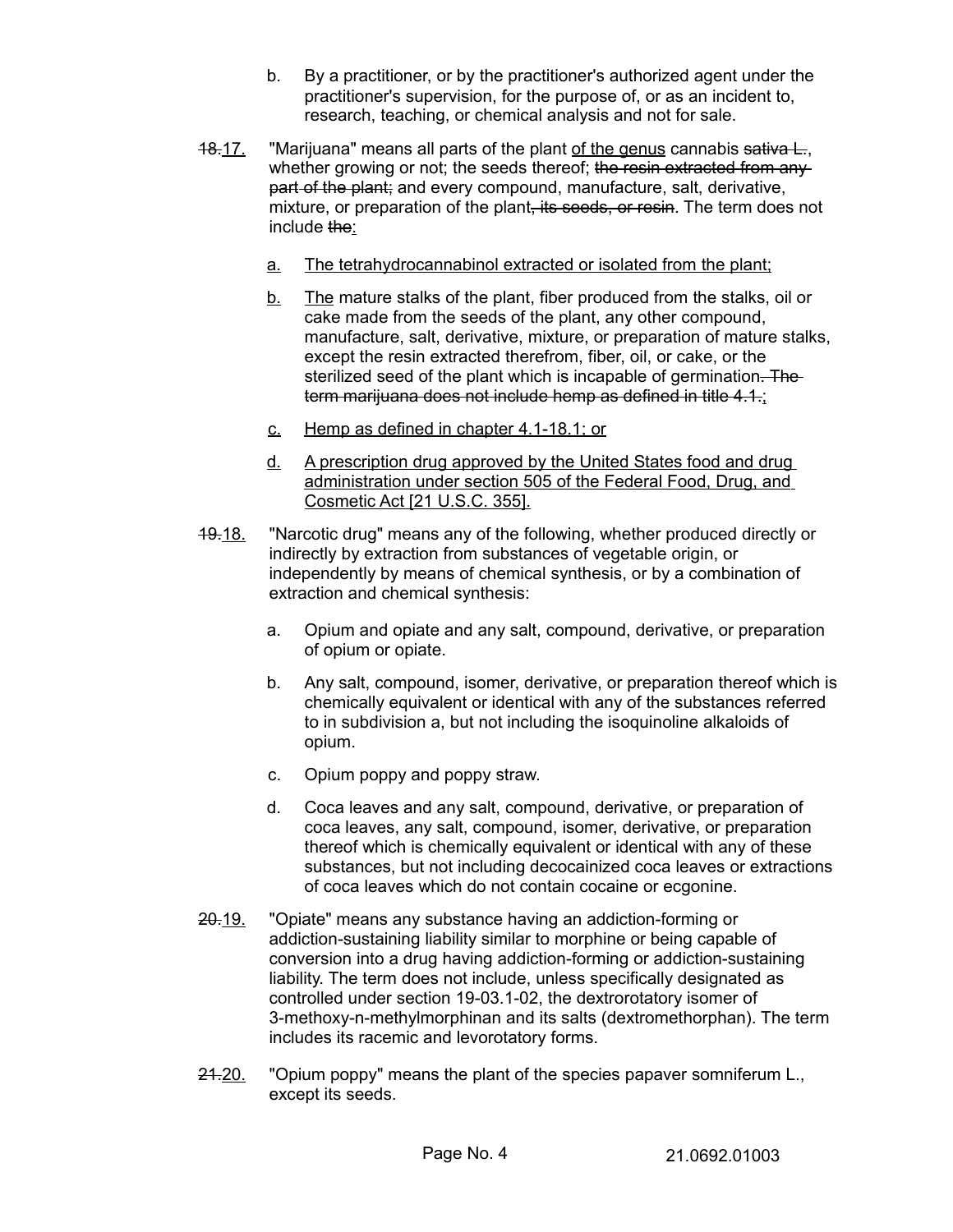- 22.21. "Over-the-counter sale" means a retail sale of a drug or product other than a controlled, or imitation controlled, substance.
- 23.22. "Person" means individual, corporation, limited liability company, government or governmental subdivision or agency, business trust, estate, trust, partnership or association, or any other legal entity.
- 24.23. "Poppy straw" means all parts, except the seeds, of the opium poppy, after mowing.
- 25.24. "Practitioner" means:
	- a. A physician, dentist, veterinarian, pharmacist, scientific investigator, or other person licensed, registered, or otherwise permitted by the jurisdiction in which the individual is practicing to distribute, dispense, conduct research with respect to, or to administer a controlled substance in the course of professional practice or research.
	- b. A pharmacy, hospital, or other institution licensed, registered, or otherwise permitted to distribute, dispense, conduct research with respect to, or to administer a controlled substance in the course of professional practice or research in this state.
- 26.25. "Production" includes the manufacturing, planting, cultivating, growing, or harvesting of a controlled substance.
- 27.26. "Sale" includes barter, exchange, or gift, or offer therefor, and each such transaction made by a person, whether as principal, proprietor, agent, servant, or employee.
- 28.27. "Scheduled listed chemical product" means a product that contains ephedrine, pseudoephedrin, or phenylpropanolamine, or each of the salts, optical isomers, and salts of optical isomers of each chemical, and that may be marketed or distributed in the United States under the Federal Food, Drug, and Cosmetic Act [21 U.S.C. 301 et seq.] as a nonprescription drug unless prescribed by a licensed physician.
- 29.28. "State" when applied to a part of the United States includes any state, district, commonwealth, territory, insular possession thereof, and any area subject to the legal authority of the United States.
- 30.29. "Ultimate user" means an individual who lawfully possesses a controlled substance for the individual's own use or for the use of a member of the individual's household or for administering to an animal owned by the individual or by a member of the individual's household.

**SECTION 2. AMENDMENT.** Subsection 5 of section 19-03.1-05 of the North Dakota Century Code is amended and reenacted as follows:

5. Hallucinogenic substances. Unless specifically excepted or unless listed in another schedule, any material, compound, mixture, or preparation containing any quantity of the following hallucinogenic substances, including their salts, isomers, and salts of isomers whenever the existence of those salts, isomers, and salts of isomers is possible within the specific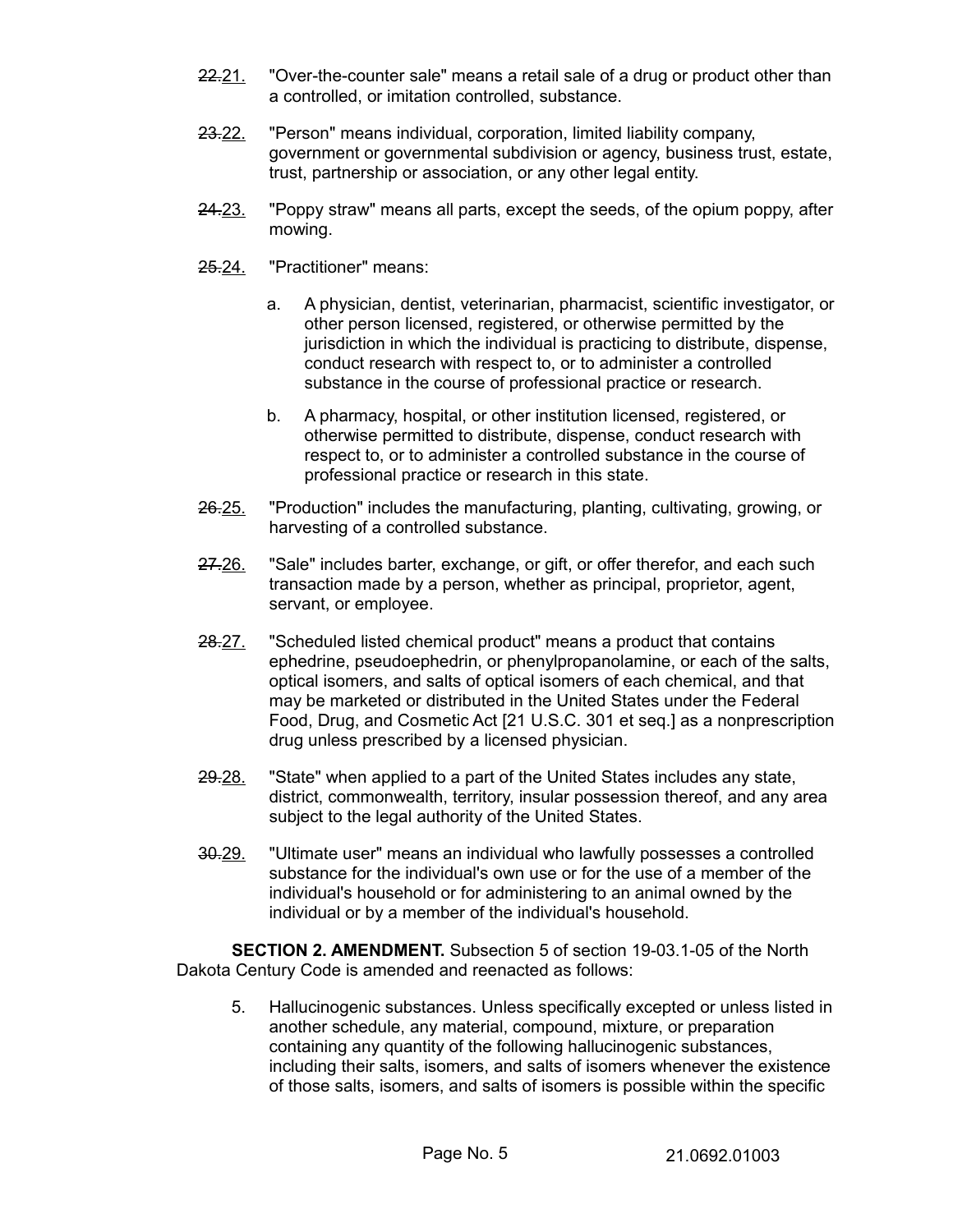chemical designation (for purposes of this subsection only, the term "isomer" includes the optical, position, and geometric isomers):

- a. Alpha-ethyltryptamine, its optical isomers, salts, and salts of isomers (also known as etryptamine; a-ethyl-1H-indole-3-ethanamine; 3-(2 aminobutyl) indole).
- b. Alpha-methyltryptamine.
- c. 4-methoxyamphetamine (also known as 4-methoxy-amethylphenethylamine; paramethoxyamphetamine; PMA).
- d. N-hydroxy-3,4-methylenedioxyamphetamine (also known as Nhydroxy-alpha-methyl-3,4(methylenedioxy)phenylamine, and Nhydroxy MDA.
- e. Hashish.
- f. Ibogaine (also known as 7-Ethyl-6, 6B, 7, 8, 9, 10, 12, 13-octahydro-2 methoxy-6, 9-methano-5 H-pyrido [1', 2':1,2] azepino (5,4-b) indole; Tabernanthe iboga).
- g.f. Lysergic acid diethylamide.
- h.g. Marijuana.
- $i-h$ . Parahexyl (also known as 3-Hexyl-1-hydroxy-7,8,9,10-tetrahydro-6,6,9-trimethyl-6H-dibenzol[b,d]pyran; Synhexyl).
- $\frac{1}{1}$ . Peyote (all parts of the plant presently classified botanically as Lophophora williamsii Lemaire, whether growing or not, the seeds thereof, any extract from any part of such plant, and every compound, manufacture, salts, derivative, mixture, or preparation of such plant, its seeds, or its extracts).
- $k\underline{j}$ . N-ethyl-3-piperidyl benzilate.
- $H.E.$  N-methyl-3-piperidyl benzilate.
- m.l. Psilocybin.
- n.m. (1) Tetrahydrocannabinols, meaning tetrahydrocannabinols naturally contained in a plant of the genus Cannabis (cannabis plant), as well as synthetic equivalents of the substances contained in the cannabis plant, or in the resinous extractives of such plant, including synthetic substances, derivatives, and their isomers with similar chemical structure and pharmacological activity to those substances contained in the plant; excludingtetrahydrocannabinols found in hemp as defined in title 4.1; such as the following:
	- $(1)(a)$  Delta-1 cis or trans tetrahydrocannabinol, and their optical isomers. Other names: Delta-9-tetrahydrocannabinol.
	- $\frac{2}{2}$ (b) Delta-6 cis or trans tetrahydrocannabinol, and their optical isomers. Other names: Delta-8-tetrahydrocannabinol.
	- $\frac{3(2)}{2}$  Delta-3,4 cis or trans tetrahydrocannabinol, and its optical isomers.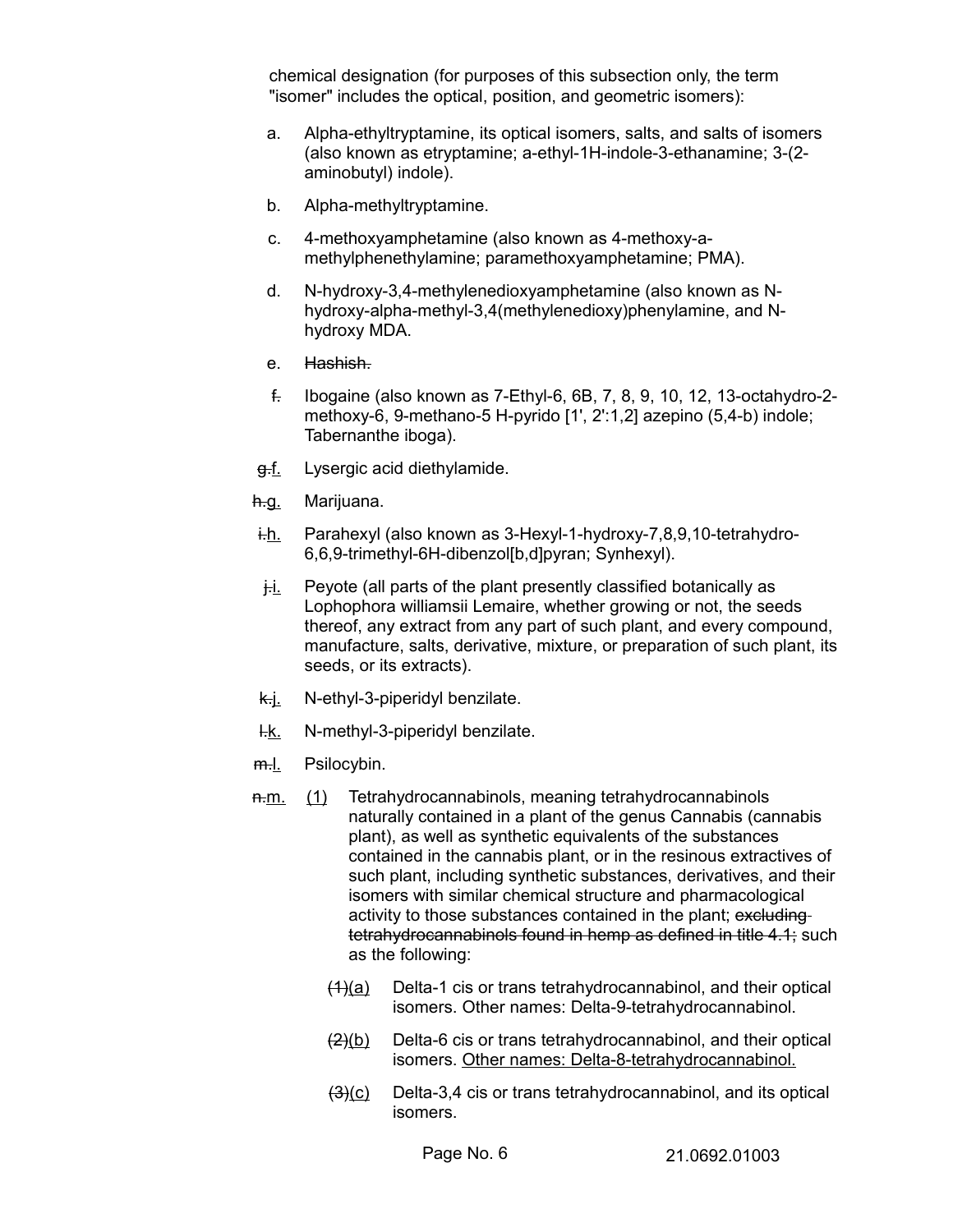(Since nomenclature of these substances is not internationally standardized, compounds of these structures, regardless of numerical designation of atomic positions covered.)

- (2) Tetrahydrocannabinols do not include:
	- (a) The allowable amount of total tetrahydrocannabinol found in hemp as defined in chapter 4.1-18.1; or
	- (b) A prescription drug approved by the United States food and drug administration under section 505 of the Federal Food, Drug, and Cosmetic Act [21 U.S.C. 355].
- $\theta$ -n. Cannabinoids, synthetic. It includes the chemicals and chemical groups listed below, including their homologues, salts, isomers, and salts of isomers. The term "isomer" includes the optical, position, and geometric isomers.
	- (1) Indole carboxaldehydes. Any compound structurally derived from 1H-indole-3-carboxaldehyde or 1H-2-carboxaldehyde substituted in both of the following ways: at the nitrogen atom of the indole ring by an alkyl, haloalkyl, cyanoalkyl, alkenyl, cycloalkylmethyl, cycloalkylethyl, 1-(N-methyl-2 piperidinyl)methyl, 2-(4-morpholinyl)ethyl, 1-(N-methyl-2 pyrrolidinyl)methyl, 1-(N-methyl-3- morpholinyl)methyl, tetrahydropyranylmethyl, benzyl, or halo benzyl group; and, at the hydrogen of the carboxaldehyde by a phenyl, benzyl, cumyl, naphthyl, adamantyl, cyclopropyl, pyrrolidinyl, piperazinyl, or propionaldehyde group whether or not the compound is further modified to any extent in the following ways:
		- (a) Substitution to the indole ring to any extent; or
		- (b) Substitution to the phenyl, benzyl, cumyl, naphthyl, adamantyl, cyclopropyl, pyrrolidinyl, piperazinyl, or propionaldehyde group to any extent; or
		- (c) A nitrogen heterocyclic analog of the indole ring; or
		- (d) A nitrogen heterocyclic analog of the phenyl, benzyl, naphthyl, adamantyl, or cyclopropyl ring.
		- (e) Examples include:
			- [1] 1-Pentyl-3-(1-naphthoyl)indole Other names: JWH-018 and AM-678.
			- [2] 1-Butyl-3-(1-naphthoyl)indole Other names: JWH-073.
			- [3] 1-Pentyl-3-(4-methoxy-1-naphthoyl)indole Other names: JWH-081.
			- [4] 1-[2-(4-morpholinyl)ethyl]-3-(1-naphthoyl)indole -Other names: JWH-200.
			- [5] 1-Propyl-2-methyl-3-(1-naphthoyl)indole Other names: JWH-015.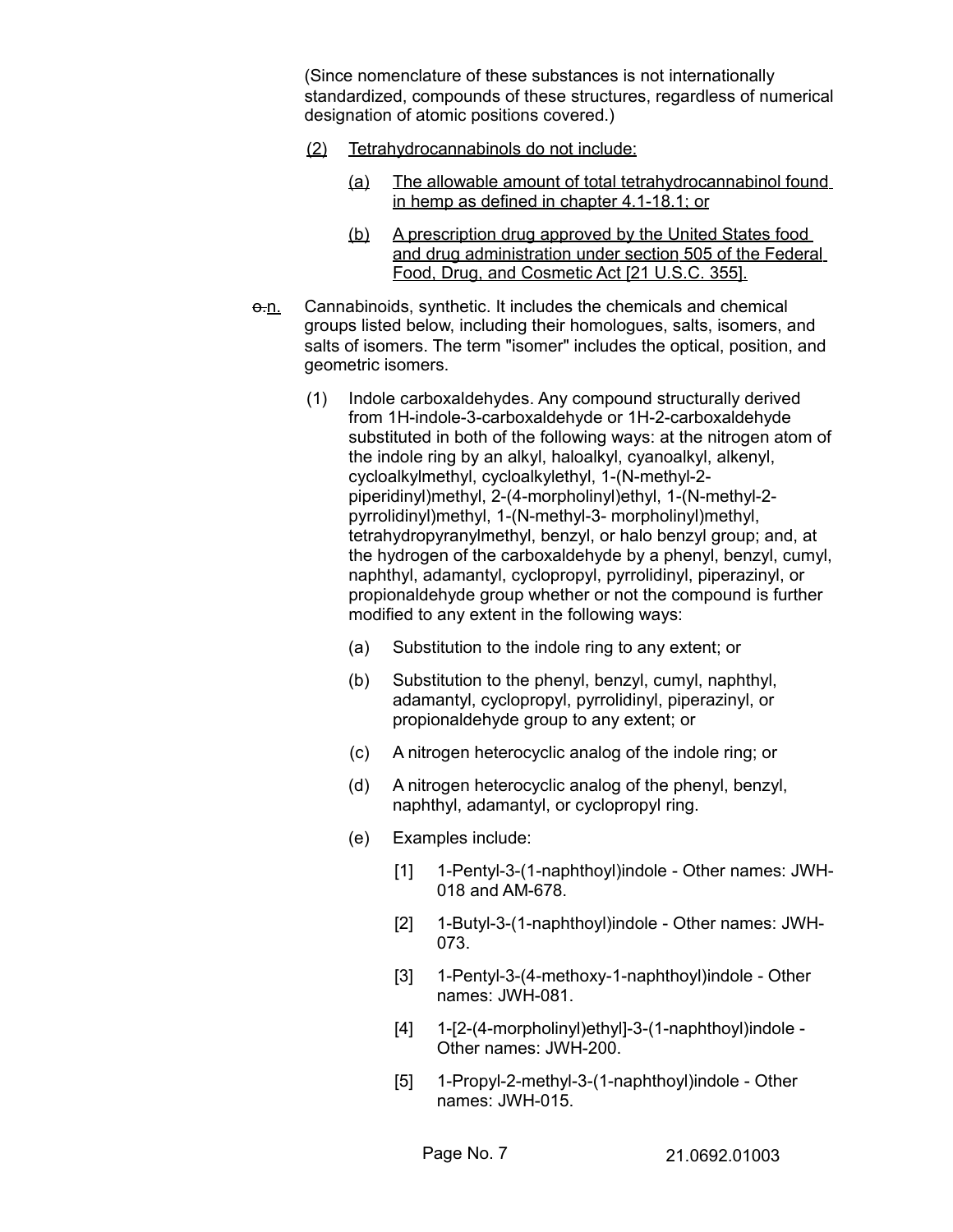- [6] 1-Hexyl-3-(1-naphthoyl)indole Other names: JWH-019.
- [7] 1-Pentyl-3-(4-methyl-1-naphthoyl)indole Other names: JWH-122.
- [8] 1-Pentyl-3-(4-ethyl-1-naphthoyl)indole Other names: JWH-210.
- [9] 1-Pentyl-3-(4-chloro-1-naphthoyl)indole Other names: JWH-398.
- [10] 1-(5-fluoropentyl)-3-(1-naphthoyl)indole Other names: AM-2201.
- $[11]$  1- $(2$ -cyclohexylethyl $)-3$ - $(2$ methoxyphenylacetyl)indole - Other names: RCS-8.
- [12] 1-Pentyl-3-(2-methoxyphenylacetyl)indole Other names: JWH-250.
- [13] 1-Pentyl-3-(2-methylphenylacetyl)indole Other names: JWH-251.
- [14] 1-Pentyl-3-(2-chlorophenylacetyl)indole Other names: JWH-203.
- [15] 1-Pentyl-3-(4-methoxybenzoyl) indole Other names: RCS-4.
- [16] (1-(5-fluoropentyl)-3-(2-iodobenzoyl)indole) Other names: AM-694.
- [17] (4-Methoxyphenyl)-[2-methyl-1-(2-(4 morpholinyl)ethyl)indol-3-yl]methanone - Other names: WIN 48,098 and Pravadoline.
- [18] (1-Pentylindol-3-yl)-(2,2,3,3 tetramethylcyclopropyl)methanone -- Other names: UR-144.
- [19] (1-(5-fluoropentyl)indol-3-yl)-(2,2,3,3 tetramethylcyclopropyl)methanone - Other names: XLR-11.
- [20] (1-(2-morpholin-4-ylethyl)-1H-indol-3-yl)-(2,2,3,3 tetramethylcyclopropyl)methanone - Other names: A-796,260.
- [21] (1-(5-fluoropentyl)-1H-indazol-3-yl)(naphthalen-1 yl)methanone -- Other names: THJ-2201.
- [22] 1-naphthalenyl(1-pentyl-1H-indazol-3-yl)-methanone -- Other names: THJ-018.
- [23] (1-(5-fluoropentyl)-1H-benzo[d]imidazol-2-yl) (naphthalen-1-yl)methanone - Other names: FUBIMINA.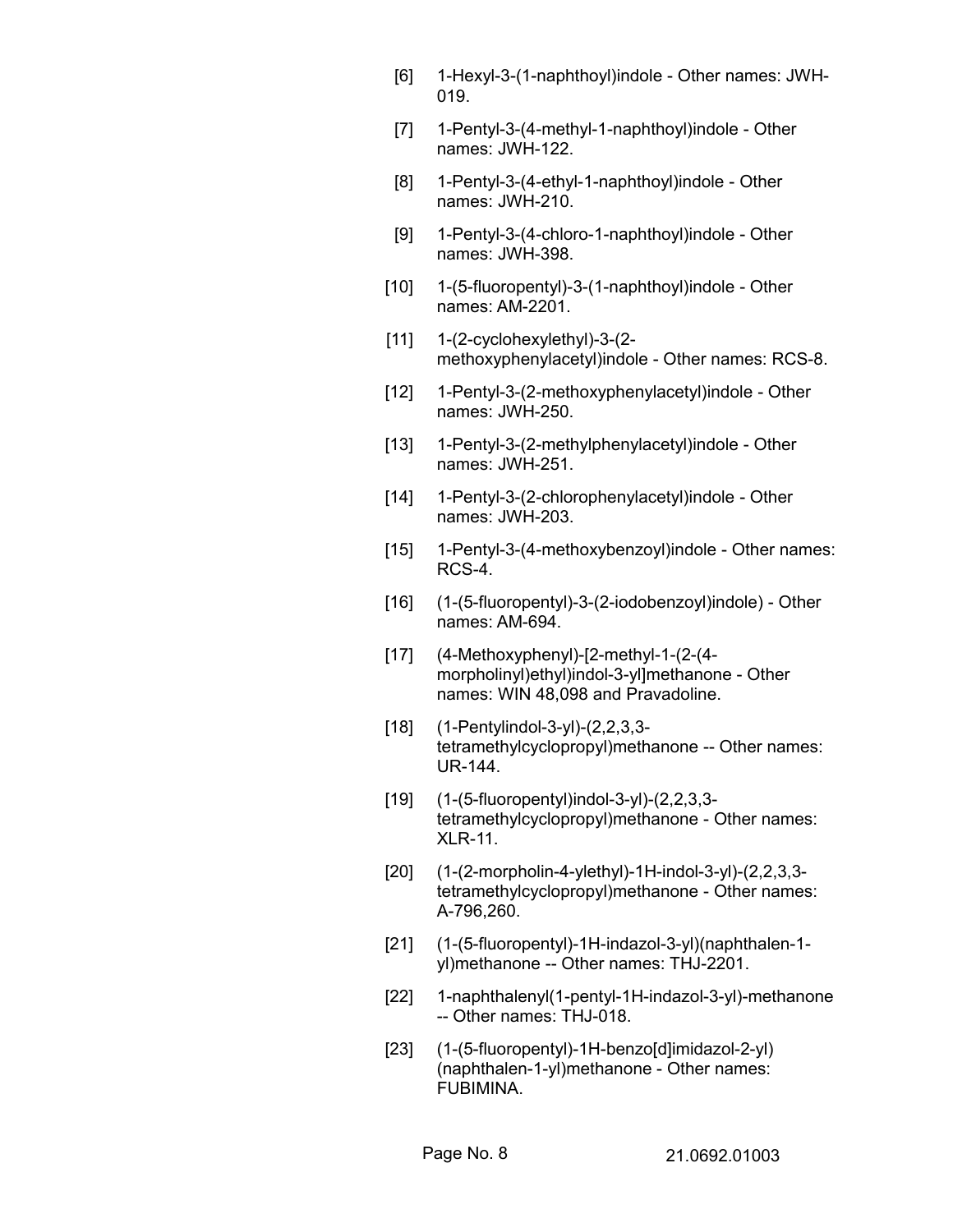- [24] 1-[(N-methylpiperidin-2-yl)methyl]-3-(adamant-1-oyl) indole - Other names: AM-1248.
- [25] 1-Pentyl-3-(1-adamantoyl)indole Other names: AB-001 and JWH-018 adamantyl analog.
- (2) Indole carboxamides. Any compound structurally derived from 1H-indole-3-carboxamide or 1H-2-carboxamide substituted in both of the following ways: at the nitrogen atom of the indole ring by an alkyl, haloalkyl, cyanoalkyl, alkenyl, cycloalkylmethyl, cycloalkylethyl, 1-(N-methyl-2-piperidinyl)methyl, 2-(4 morpholinyl)ethyl, 1-(N-methyl-2-pyrrolidinyl)methyl, 1-(Nmethyl-3- morpholinyl)methyl, tetrahydropyranylmethyl, benzyl, or halo benzyl group; and, at the nitrogen of the carboxamide by a phenyl, benzyl, cumyl, naphthyl, adamantyl, cyclopropyl, or propionaldehyde group whether or not the compound is further modified to any extent in the following ways:
	- (a) Substitution to the indole ring to any extent; or
	- (b) Substitution to the phenyl, benzyl, cumyl, naphthyl, adamantyl, cyclopropyl, or propionaldehyde group to any extent; or
	- (c) A nitrogen heterocyclic analog of the indole ring; or
	- (d) A nitrogen heterocyclic analog of the phenyl, benzyl, naphthyl, adamantyl, or cyclopropyl ring.
	- (e) Examples include:
		- [1] N-Adamantyl-1-pentyl-1H-indole-3-carboxamide Other names: JWH-018 adamantyl carboxamide, APICA, SDB-001, and 2NE1.
		- [2] N-Adamantyl-1-fluoropentylindole-3-carboxamide Other names: STS-135.
		- [3] N-Adamantyl-1-pentyl-1H-Indazole-3-carboxamide Other names: AKB 48 and APINACA.
		- [4] N-1-naphthalenyl-1-pentyl-1H-indole-3-carboxamide - Other names: NNEI and MN-24.
		- [5] N-(1-Amino-3,3-dimethyl-1-oxobutan-2-yl)-1-pentyl-1H-indole-3-carboxamide - Other names: ADBICA.
		- [6] (S)-N-(1-amino-3-methyl-1-oxobutan-2-yl)-1-pentyl-1H-indazole-3-carboxamide - Other names: AB-PINACA.
		- [7] N-[(1S)-1-(aminocarbonyl)-2-methylpropyl]-1-[(4 fluorophenyl)methyl]-1H-indazole-3-carboxamide - Other names: AB-FUBINACA.
		- [8] N-(1-amino-3-methyl-1-oxobutan-2-yl)-1-(5 fluoropentyl)-1H-indazole-3-carboxamide - Other names: 5-Fluoro AB-PINACA and 5F-AB-PINACA.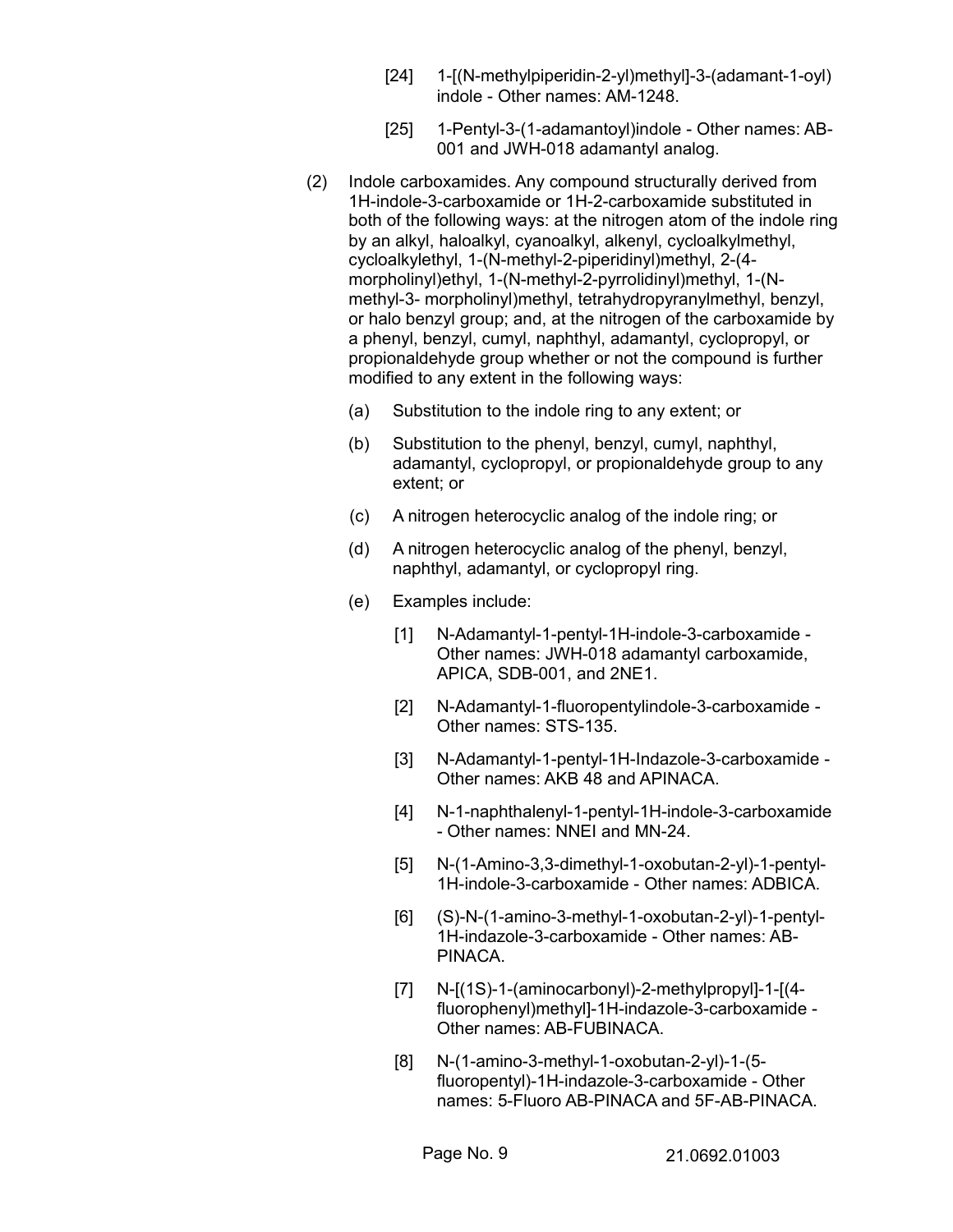- [9] N-(1-amino-3,3-dimethyl-1-oxobutan-2-yl)-1-pentyl-1H-indazole-3-carboxamide - Other names: ADB-PINACA.
- [10] N-[(1S)-1-(aminocarbonyl)-2-methylpropyl]-1-(cyclohexylmethyl)-1H-indazole-3-carboxamide - Other names: AB-CHMINACA.
- [11] N-(1-Amino-3,3-dimethyl-1-oxobutan-2-yl)-1-(4 fluorobenzyl)-1H-indazole-3-carboxamide - Other names: ADB-FUBINACA.
- [12] N-((3s,5s,7s)-adamantan-1-yl)-1-(4-fluorobenzyl)- 1H-indazole-3-carboxamide - Other names: FUB-AKB48 and AKB48 N-(4-fluorobenzyl) analog.
- [13] 1-(5-fluoropentyl)-N-(quinolin-8-yl)-1H-indazole-3 carboxamide - Other names: 5-fluoro-THJ.
- [14] methyl 2-(1-(5-fluoropentyl)-1H-indazole-3 carboxamido)-3-methylbutanoate - Other names: 5 fluoro AMB and 5F-AMB.
- [15] methyl 2-(1-(4-fluorobenzyl)-1H-indazole-3 carboxamido)-3-methylbutanoate - Other names: FUB-AMB, MMB-FUBINACA, and AMB-FUBINACA.
- [16] N-[1-(aminocarbonyl)-2,2-dimethylpropyl]-1- (cyclohexylmethyl)-1 H-indazole-3-carboxamide - Other names: MAB-CHMINACA and ADB-CHMINACA.
- [17] Methyl 2-(1-(5-fluoropentyl)-1H-indazole-3-carboxamido)-3, 3-dimethylbutanoate - Other names: 5F-ADB and 5F-MDMB-PINACA.
- [18] N-(adamantan-1-yl)-1-(5-fluoropentyl)-1H-indazole-3 -carboxamide - Other names: 5F-APINACA and 5F-AKB48.
- [19] Methyl 2-(1-(cyclohexylmethyl)-1H-indole-3-carboxamido)-3, 3-dimethylbutanoate - Other names: MDMB-CHMICA and MMB-CHMINACA.
- [20] Methyl 2-(1-(4-fluorobenzyl)-1H-indazole-3-carboxamido)-3, 3-dimethylbutanoate - Other names: MDMB-FUBINACA.
- [21] 1-(4-cyanobutyl)-N-(2-phenylpropan-2-yl)-1Hindazole-3-carboxamide - Other names: 4-CN-CUMYL-BUTINACA; 4-cyano- CUMYL-BUTINACA; 4-CN-CUMYL BINACA; CUMYL-4CN -BINACA; SGT-78.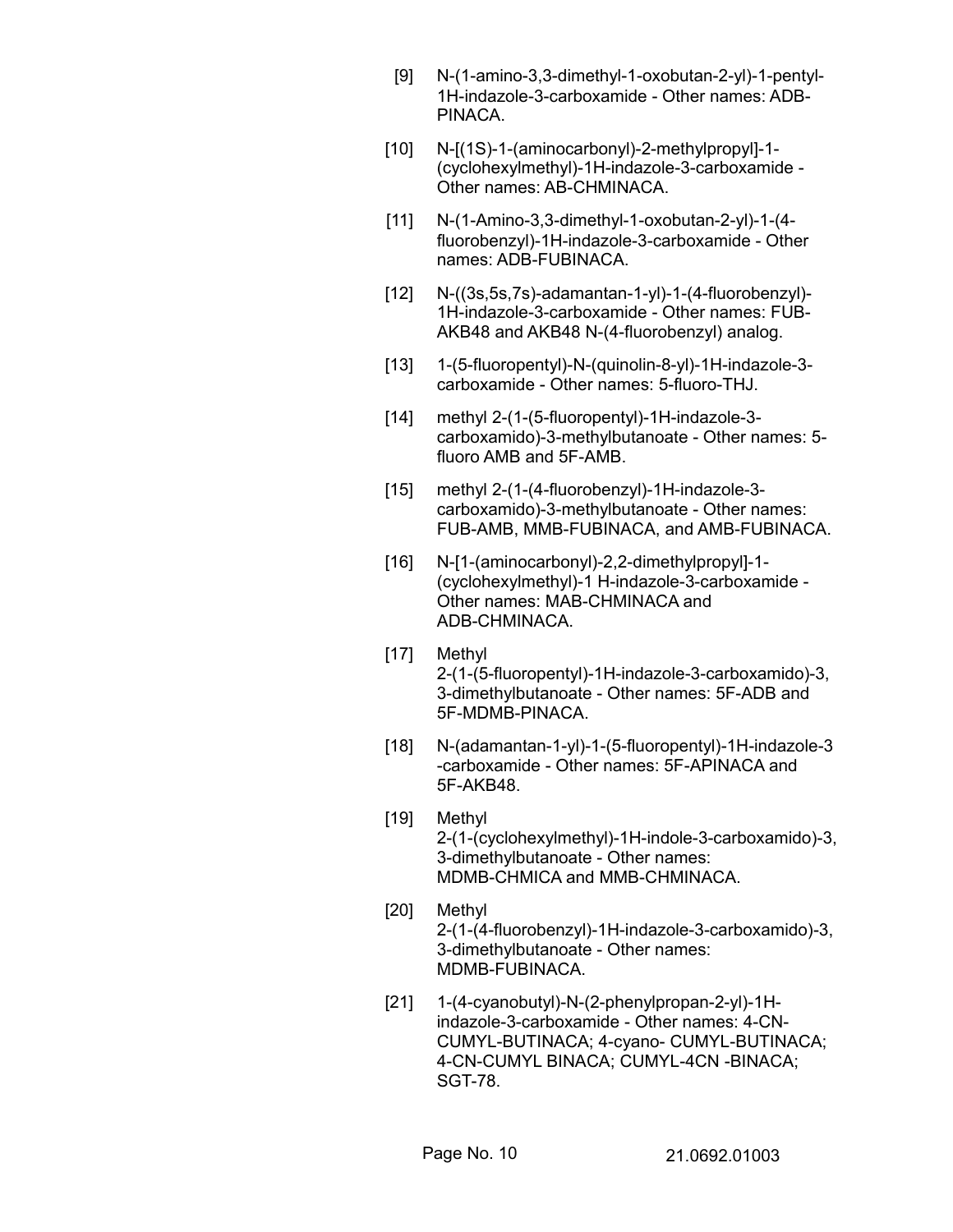- [22] methyl 2-(1-(cyclohexylmethyl)-1H-indole-3 carboxamido)-3-methylbutanoate - Other names: MMB-CHMICA, AMB-CHMICA.
- [23] 1-(5-fluoropentyl)-N-(2-phenylpropan-2-yl)-1Hpyrrolo[2,3-b]pyridine-3-carboxamide - Other names: 5F-CUMYL-P7AICA.
- (3) Indole carboxylic acids. Any compound structurally derived from 1H-indole-3-carboxylic acid or 1H-2-carboxylic acid substituted in both of the following ways: at the nitrogen atom of the indole ring by an alkyl, haloalkyl, cyanoalkyl, alkenyl, cycloalkylmethyl, cycloalkylethyl, 1-(N-methyl-2-piperidinyl)methyl, 2-(4 morpholinyl)ethyl, 1-(N-methyl-2-pyrrolidinyl)methyl, 1-(Nmethyl-3- morpholinyl)methyl, tetrahydropyranylmethyl, benzyl, or halo benzyl group; and, at the hydroxyl group of the carboxylic acid by a phenyl, benzyl, cumyl, naphthyl, adamantyl, cyclopropyl, or propionaldehyde group whether or not the compound is further modified to any extent in the following ways:
	- (a) Substitution to the indole ring to any extent; or
	- (b) Substitution to the phenyl, benzyl, cumyl, naphthyl, adamantyl, cyclopropyl, propionaldehyde group to any extent; or
	- (c) A nitrogen heterocyclic analog of the indole ring; or
	- (d) A nitrogen heterocyclic analog of the phenyl, benzyl, naphthyl, adamantyl, or cyclopropyl ring.
	- (e) Examples include:
		- [1] 1-(cyclohexylmethyl)-1H-indole-3-carboxylic acid 8 quinolinyl ester - Other names: BB-22 and QUCHIC.
		- [2] naphthalen-1-yl 1-(4-fluorobenzyl)-1H-indole-3 carboxylate - Other names: FDU-PB-22.
		- [3] 1-pentyl-1H-indole-3-carboxylic acid 8-quinolinyl ester - Other names: PB-22 and QUPIC.
		- [4] 1-(5-Fluoropentyl)-1H-indole-3-carboxylic acid 8 quinolinyl ester - Other names: 5-Fluoro PB-22 and 5F-PB-22.
		- [5] quinolin-8-yl-1-(4-fluorobenzyl)-1H-indole-3 carboxylate - Other names: FUB-PB-22.
		- [6] naphthalen-1-yl 1-(5-fluoropentyl)-1H-indole-3 carboxylate - Other names: NM2201 and CBL2201.
- (4) Naphthylmethylindoles. Any compound containing a 1H-indol-3 yl-(1-naphthyl)methane structure with substitution at the nitrogen atom of the indole ring by an alkyl, haloalkyl, cyanoalkyl, alkenyl, cycloalkylmethyl, cycloalkylethyl, 1-(N-methyl-2 piperidinyl)methyl, 2-(4-morpholinyl)ethyl, 1-(N-methyl-2-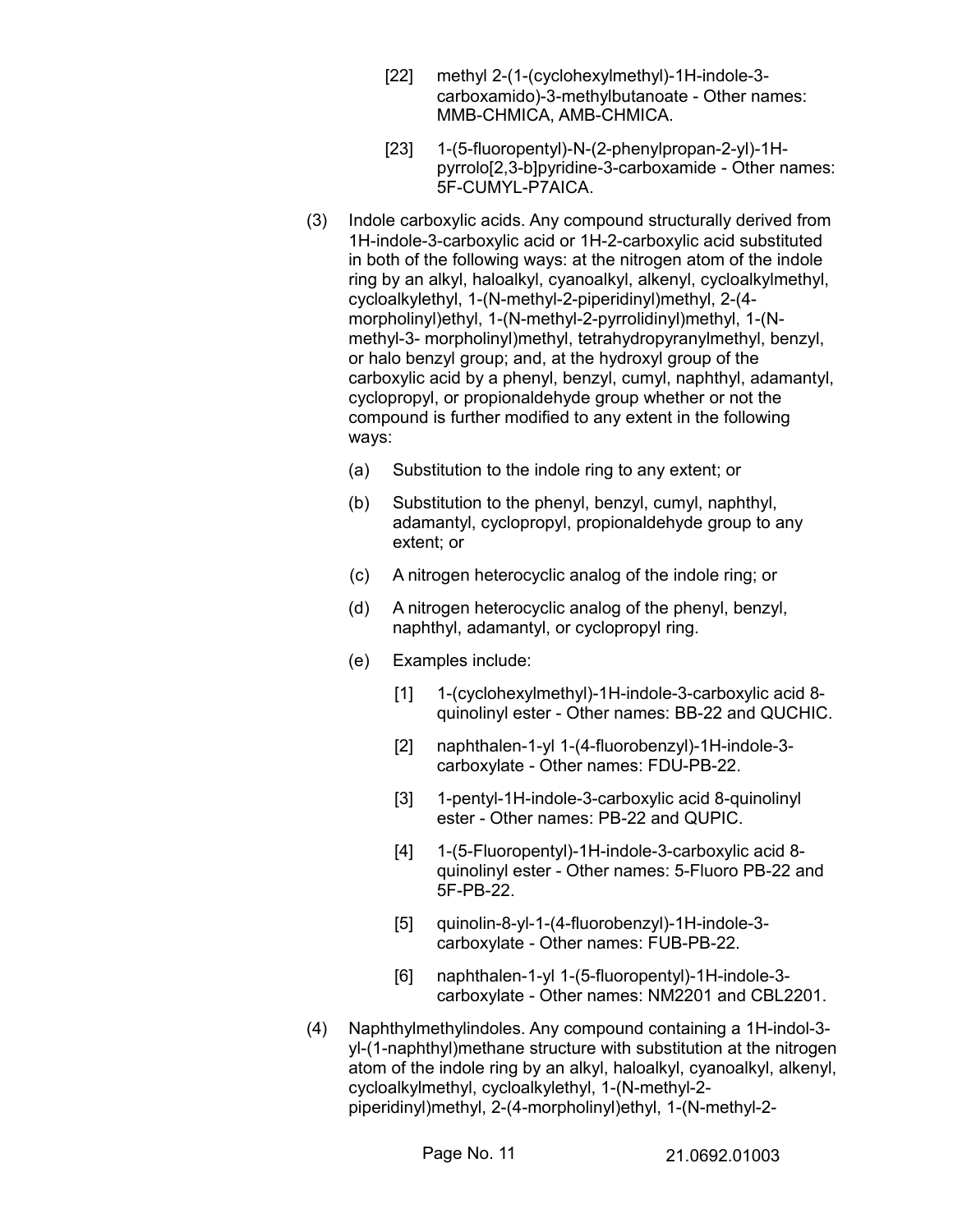pyrrolidinyl)methyl, 1-(N-methyl-3-morpholinyl)methyl, or (tetrahydropyran-4-yl)methyl group whether or not further substituted in the indole ring to any extent and whether or not substituted in the naphthyl ring to any extent. Examples include:

- (a) 1-Pentyl-1H-indol-3-yl-(1-naphthyl)methane Other names: JWH-175.
- (b) 1-Pentyl-1H-indol-3-yl-(4-methyl-1-naphthyl)methane Other names: JWH-184.
- (5) Naphthoylpyrroles. Any compound containing a 3-(1 naphthoyl)pyrrole structure with substitution at the nitrogen atom of the pyrrole ring by an alkyl, haloalkyl, cyanoalkyl, alkenyl, cycloalkylmethyl, cycloalkylethyl, 1-(N-methyl-2 piperidinyl)methyl, 2-(4-morpholinyl)ethyl, 1-(N-methyl-2 pyrrolidinyl)methyl, 1-(N-methyl-3-morpholinyl)methyl, or (tetrahydropyran-4- yl)methyl group whether or not further substituted in the pyrrole ring to any extent, whether or not substituted in the naphthyl ring to any extent. Examples include: (5-(2-fluorophenyl)-1-pentylpyrrol-3-yl)-naphthalen-1 ylmethanone - Other names: JWH-307.
- (6) Naphthylmethylindenes. Any compound containing a naphthylideneindene structure with substitution at the 3-position of the indene ring by an alkyl, haloalkyl, cyanoalkyl, alkenyl, cycloalkylmethyl, cycloalkylethyl, 1-(N-methyl- 2 piperidinyl)methyl, 2 (4 morpholinyl)ethyl, 1-(N-methyl-2 pyrrolidinyl)methyl, 1-(N-methyl-3-morpholinyl)methyl, or (tetrahydropyran-4- yl)methyl group whether or not further substituted in the indene ring to any extent, whether or not substituted in the naphthyl ring to any extent. Examples include: E-1-[1-(1-Naphthalenylmethylene)-1H-inden-3-yl]pentane - Other names: JWH-176.
- (7) Cyclohexylphenols. Any compound containing a 2-(3 hydroxycyclohexyl)phenol structure with substitution at the 5 position of the phenolic ring by an alkyl, haloalkyl, cyanoalkyl, alkenyl, cycloalkylmethyl, cycloalkylethyl, 1-(N-methyl-2 piperidinyl)methyl, 2-(4-morpholinyl)ethyl, 1-(N-methyl-2 pyrrolidinyl)methyl, 1-(N-methyl-3-morpholinyl)methyl, or (tetrahydropyran-4-yl)methyl group whether or not substituted in the cyclohexyl ring to any extent. Examples include:
	- (a) 5-(1,1-dimethylheptyl)-2-[(1R,3S)-3-hydroxycyclohexyl] phenol - Other names: CP 47,497.
	- (b) 5-(1,1-dimethyloctyl)-2-[(1R,3S)-3-hydroxycyclohexyl] phenol - Other names: Cannabicyclohexanol and CP 47,497 C8 homologue.
	- (c) 5-(1,1-dimethylheptyl)-2-[(1R,2R)-5-hydroxy-2-(3 hydroxypropyl)cyclohexyl]-phenol - Other names: CP 55,940.
- (8) Others specifically named: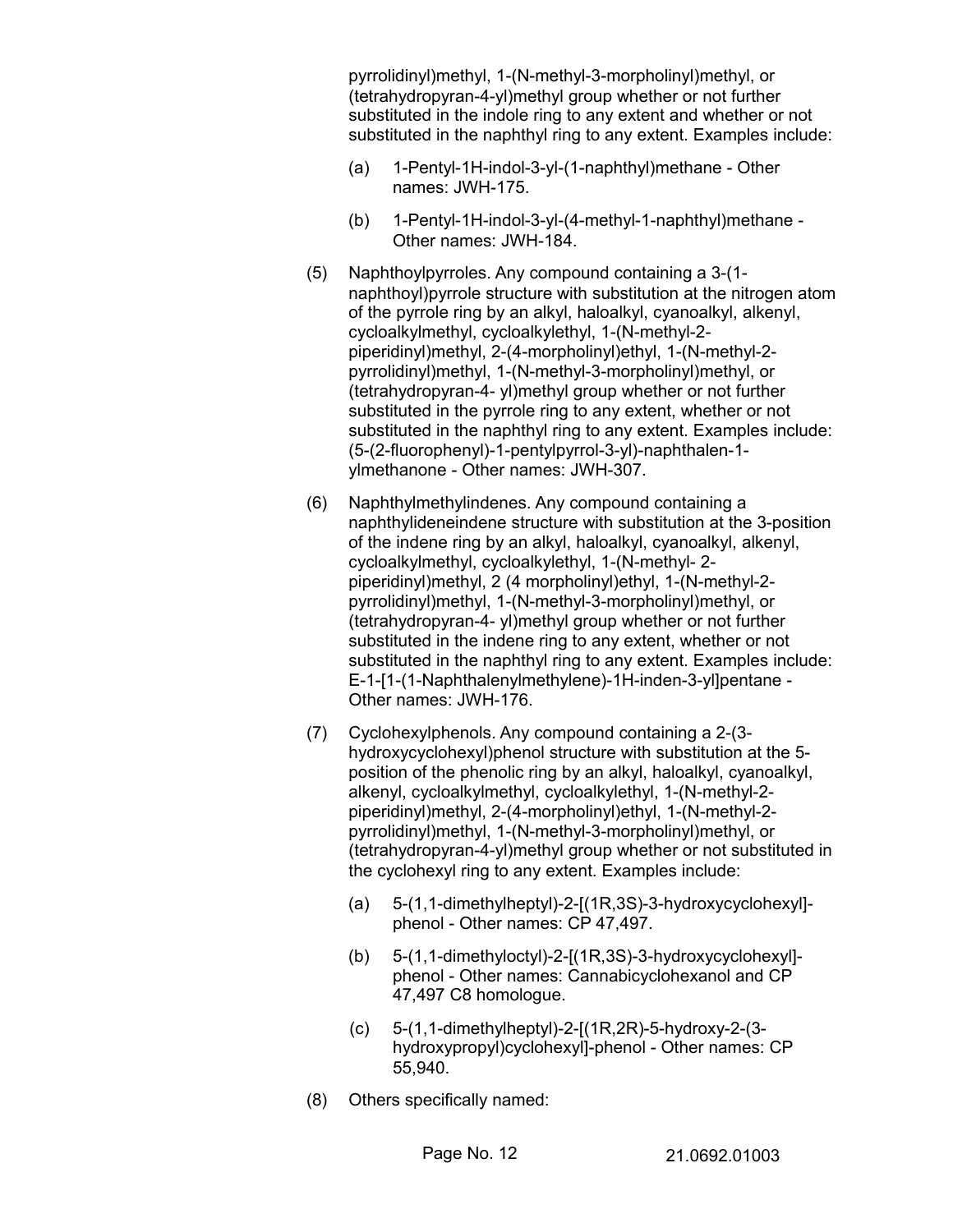- (a) (6aR,10aR)-9-(hydroxymethyl)-6,6-dimethyl-3-(2 methyloctan-2-yl)- 6a,7,10,10a-tetrahydrobenzo[c]chromen-1-ol - Other names: HU-210.
- (b) (6aS,10aS)-9-(hydroxymethyl)-6,6-dimethyl-3-(2 methyloctan-2-yl)-6a,7,10,10atetrahydrobenzo[c]chromen-1-ol - Other names: Dexanabinol and HU-211.
- (c) 2,3-Dihydro-5-methyl-3-(4 morpholinylmethyl)pyrrolo[1,2,3-de]-1,4-benzoxazin-6-yl]- 1-napthalenylmethanone - Other names: WIN 55,212-2.
- (d) Naphthalen-1-yl-(4-pentyloxynaphthalen-1-yl)methanone Other names: CB-13.
- p.o. Substituted phenethylamines. This includes any compound, unless specifically excepted, specifically named in this schedule, or listed under a different schedule, structurally derived from phenylethan-2 amine by substitution on the phenyl ring in any of the following ways, that is to say, by substitution with a fused methylenedioxy ring, fused furan ring, or fused tetrahydrofuran ring; by substitution with two alkoxy groups; by substitution with one alkoxy and either one fused furan, tetrahydrofuran, or tetrahydropyran ring system; or by substitution with two fused ring systems from any combination of the furan, tetrahydrofuran, or tetrahydropyran ring systems.
	- (1) Whether or not the compound is further modified in any of the following ways, that is to say:
		- (a) By substitution of phenyl ring by any halo, hydroxyl, alkyl, trifluoromethyl, alkoxy, or alkylthio groups;
		- (b) By substitution at the 2-position by any alkyl groups; or
		- (c) By substitution at the 2-amino nitrogen atom with alkyl, dialkyl, benzyl, hydroxybenzyl, methylenedioxybenzyl, or methoxybenzyl groups.
	- (2) Examples include:
		- (a) 2-(4-Chloro-2,5-dimethoxyphenyl)ethanamine (also known as 2C-C or 2,5-Dimethoxy-4-chlorophenethylamine).
		- (b) 2-(2,5-Dimethoxy-4-methylphenyl)ethanamine (also known as 2C-D or 2,5-Dimethoxy-4-methylphenethylamine).
		- (c) 2-(2,5-Dimethoxy-4-ethylphenyl)ethanamine (also known as 2C-E or 2,5-Dimethoxy-4-ethylphenethylamine).
		- (d) 2-(2,5-Dimethoxyphenyl)ethanamine (also known as 2C-H or 2,5-Dimethoxyphenethylamine).
		- (e) 2-(4-Iodo-2,5-dimethoxyphenyl)ethanamine (also known as 2C-I or 2,5-Dimethoxy-4-iodophenethylamine).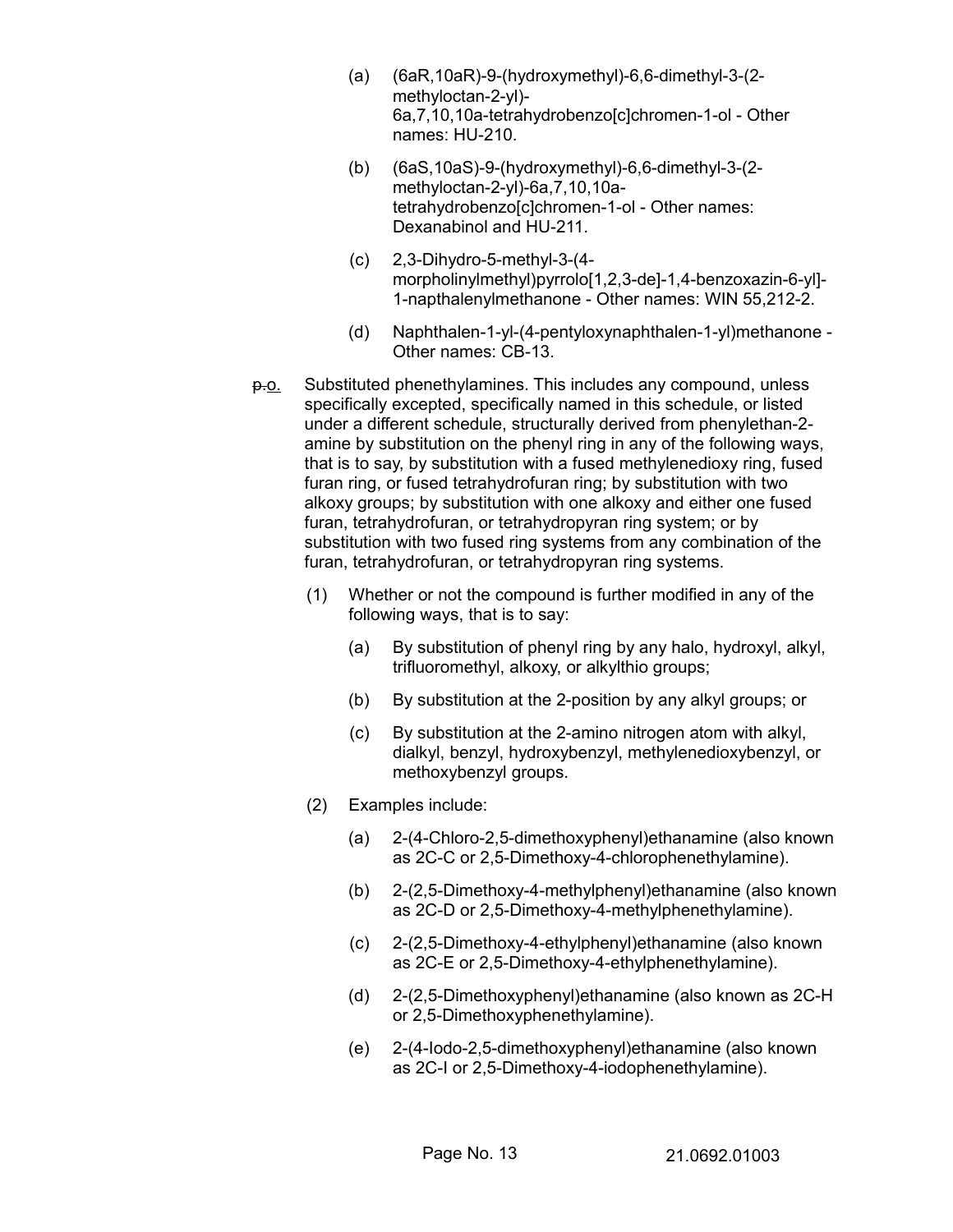- (f) 2-(2,5-Dimethoxy-4-nitro-phenyl)ethanamine (also known as 2C-N or 2,5-Dimethoxy-4-nitrophenethylamine).
- (g) 2-(2,5-Dimethoxy-4-(n)-propylphenyl)ethanamine (also known as 2C-P or 2,5-Dimethoxy-4 propylphenethylamine).
- (h) 2-[4-(Ethylthio)-2,5-dimethoxyphenyl]ethanamine (also known as 2C-T-2 or 2,5-Dimethoxy-4 ethylthiophenethylamine).
- (i) 2-[4-(Isopropylthio)-2,5-dimethoxyphenyl]ethanamine (also known as 2C-T-4 or 2,5-Dimethoxy-4 isopropylthiophenethylamine).
- (j) 2-(4-bromo-2,5-dimethoxyphenyl)ethanamine (also known as 2C-B or 2,5-Dimethoxy-4-bromophenethylamine).
- (k) 2-(2,5-dimethoxy-4-(methylthio)phenyl)ethanamine (also known as 2C-T or 4-methylthio-2,5 dimethoxyphenethylamine).
- (l) 1-(2,5-dimethoxy-4-iodophenyl)-propan-2-amine (also known as DOI or 2,5-Dimethoxy-4-iodoamphetamine).
- (m) 1-(4-Bromo-2,5-dimethoxyphenyl)-2-aminopropane (also known as DOB or 2,5-Dimethoxy-4-bromoamphetamine).
- (n) 1-(4-chloro-2,5-dimethoxy-phenyl)propan-2-amine (also known as DOC or 2,5-Dimethoxy-4-chloroamphetamine).
- (o) 2-(4-bromo-2,5-dimethoxyphenyl)-N-[(2 methoxyphenyl)methyl]ethanamine (also known as 2C-B-NBOMe; 2,5B-NBOMe or 2,5-Dimethoxy-4-bromo-N-(2 methoxybenzyl)phenethylamine).
- (p) 2-(4-iodo-2,5-dimethoxyphenyl)-N-[(2 methoxyphenyl)methyl]ethanamine (also known as 2C-I-NBOMe; 2,5I-NBOMe or 2,5-Dimethoxy-4-iodo-N-(2 methoxybenzyl)phenethylamine).
- (q) N-(2-Methoxybenzyl)-2-(3,4,5 trimethoxyphenyl)ethanamine (also known as mescaline-NBOMe or 3,4,5-trimethoxy-N-(2 methoxybenzyl)phenethylamine).
- (r) 2-(4-chloro-2,5-dimethoxyphenyl)-N-[(2 methoxyphenyl)methyl]ethanamine (also known as 2C-C-NBOMe; 2,5C-NBOMe or 2,5-Dimethoxy-4-chloro-N-(2 methoxybenzyl)phenethylamine).
- (s) 2-(7-Bromo-5-methoxy-2,3-dihydro-1-benzofuran-4 yl)ethanamine (also known as 2CB-5-hemiFLY).
- (t) 2-(8-bromo-2,3,6,7-tetrahydrofuro [2,3-f][1]benzofuran-4 yl)ethanamine (also known as 2C-B-FLY).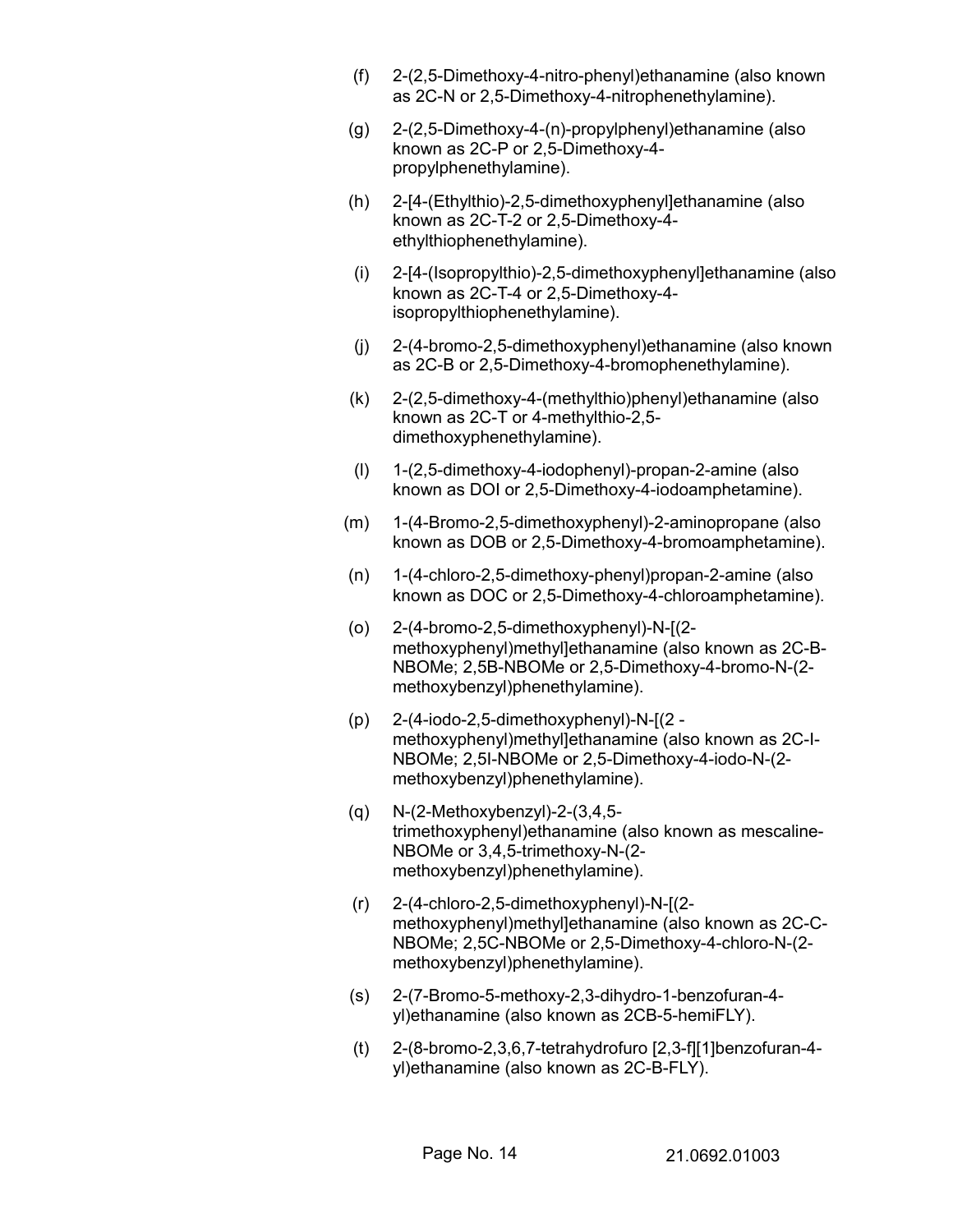- (u) 2-(10-Bromo-2,3,4,7,8,9-hexahydropyrano[2,3-g]chromen-5-yl)ethanamine (also known as 2C-B-butterFLY).
- (v) N-(2-Methoxybenzyl)-1-(8-bromo-2,3,6,7 tetrahydrobenzo[1,2-b:4,5-b']difuran-4-yl)-2-aminoethane (also known as 2C-B-FLY-NBOMe).
- (w) 1-(4-Bromofuro[2,3-f][1]benzofuran-8-yl)propan-2-amine (also known as bromo-benzodifuranyl-isopropylamine or bromo-dragonFLY).
- (x) N-(2-Hydroxybenzyl)-4-iodo-2,5-dimethoxyphenethylamine (also known as 2C-I-NBOH or 2,5I-NBOH).
- (y) 5-(2-Aminopropyl)benzofuran (also known as 5-APB).
- (z) 6-(2-Aminopropyl)benzofuran (also known as 6-APB).
- (aa) 5-(2-Aminopropyl)-2,3-dihydrobenzofuran (also known as 5-APDB).
- (bb) 6-(2-Aminopropyl)-2,3,-dihydrobenzofuran (also known as 6-APDB).
- (cc) 2,5-dimethoxy-amphetamine (also known as 2,5 dimethoxy-a-methylphenethylamine; 2,5-DMA).
- (dd) 2,5-dimethoxy-4-ethylamphetamine (also known as DOET).
- (ee) 2,5-dimethoxy-4-(n)-propylthiophenethylamine (also known as 2C-T-7).
- (ff) 5-methoxy-3,4-methylenedioxy-amphetamine.
- (gg) 4-methyl-2,5-dimethoxy-amphetamine (also known as 4 methyl-2,5-dimethoxy-a-methylphenethylamine; DOM and STP).
- (hh) 3,4-methylenedioxy amphetamine (also known as MDA).
	- (ii) 3,4-methylenedioxymethamphetamine (also known as MDMA).
- (jj) 3,4-methylenedioxy-N-ethylamphetamine (also known as N-ethyl-alpha-methyl-3,4(methylenedioxy)phenethylamine, MDE, MDEA).
- (kk) 3,4,5-trimethoxy amphetamine.
- (ll) Mescaline (also known as 3,4,5 trimethoxyphenethylamine).
- $q.p.$  Substituted tryptamines. This includes any compound, unless specifically excepted, specifically named in this schedule, or listed under a different schedule, structurally derived from 2-(1H-indol-3 yl)ethanamine (i.e., tryptamine) by mono- or di-substitution of the amine nitrogen with alkyl or alkenyl groups or by inclusion of the amino nitrogen atom in a cyclic structure whether or not the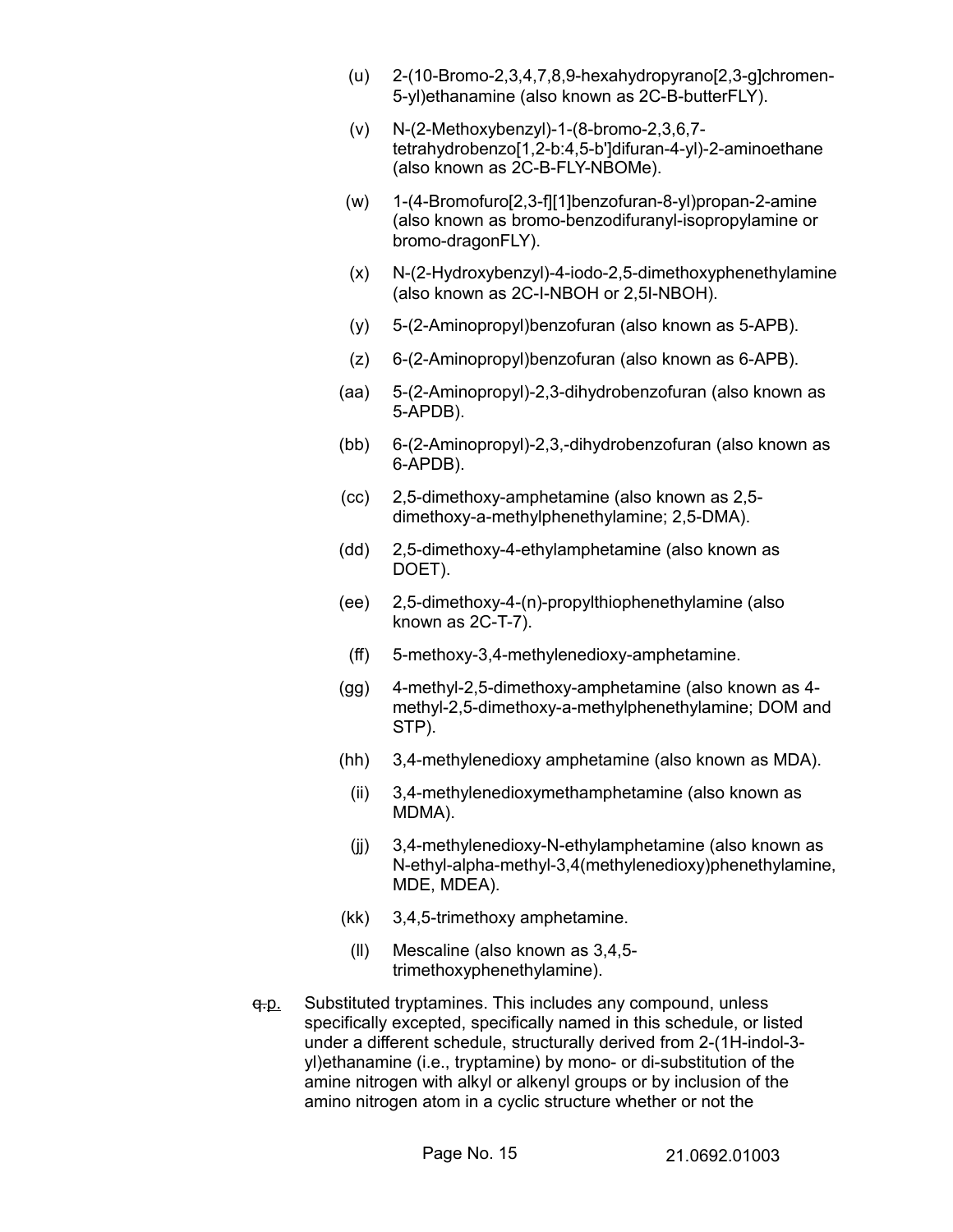compound is further substituted at the alpha-position with an alkyl group or whether or not further substituted on the indole ring to any extent with any alkyl, alkoxy, halo, hydroxyl, or acetoxy groups. Examples include:

- (1) 5-methoxy-N,N-diallyltryptamine (also known as 5-MeO-DALT).
- (2) 4-acetoxy-N,N-dimethyltryptamine (also known as 4-AcO-DMT or O-Acetylpsilocin).
- (3) 4-hydroxy-N-methyl-N-ethyltryptamine (also known as 4-HO-MET).
- (4) 4-hydroxy-N,N-diisopropyltryptamine (also known as 4-HO-DIPT).
- (5) 5-methoxy-N-methyl-N-isopropyltryptamine (also known as 5- MeO-MiPT).
- (6) 5-methoxy-N,N-dimethyltryptamine (also known as 5-MeO-DMT).
- (7) Bufotenine (also known as 3-(Beta-Dimethyl-aminoethyl)-5 hydroxyindole; 3-(2-dimethylaminoethyl)-5-indolol; N, Ndimethylserotonin; 5-hydroxy-N,N-dimethyltryptamine; mappine).
- (8) 5-methoxy-N,N-diisopropyltryptamine (also known as 5-MeO-DiPT).
- (9) Diethyltryptamine (also known as N,N-Diethyltryptamine; DET).
- (10) Dimethyltryptamine (also known as DMT).
- (11) Psilocyn.
- r.q. 1-[3-(trifluoromethylphenyl)]piperazine (also known as TFMPP).
- s.<u>r.</u> 1-[4-(trifluoromethylphenyl)]piperazine.
- t.s. 6,7-dihydro-5H-indeno-(5,6-d)-1,3-dioxol-6-amine (also known as 5,6- Methylenedioxy-2-aminoindane or MDAI).
- u.t. 2-(Ethylamino)-2-(3-methoxyphenyl)cyclohexanone (also known as Methoxetamine or MXE).
- v.u. Ethylamine analog of phencyclidine (also known as N-ethyl-1 phenylcyclohexylamine, (1-phenylcyclohexyl) ethylamine, N-(1 phenylcyclohexyl) ethylamine, cyclohexamine, PCE).
- $w_{\cdot}v_{\cdot}$  Pyrrolidine analog of phencyclidine (also known as 1-(1phenylcyclohexyl)-pyrrolidine, PCPy, PHP).
- $x \rightarrow w$ . Thiophene analog of phencyclidine (also known as  $(1-[1-(2-1))$ ) cyclohexyl] piperidine; 2-Thienylanalog of phencyclidine; TPCP, TCP).
- y.x. 1-[1-(2-thienyl)cyclohexyl]pyrrolidine (also known as TCPy).
- $z_{\cdot}y$ . Salvia divinorum, salvinorin A, or any of the active ingredients of salvia divinorum.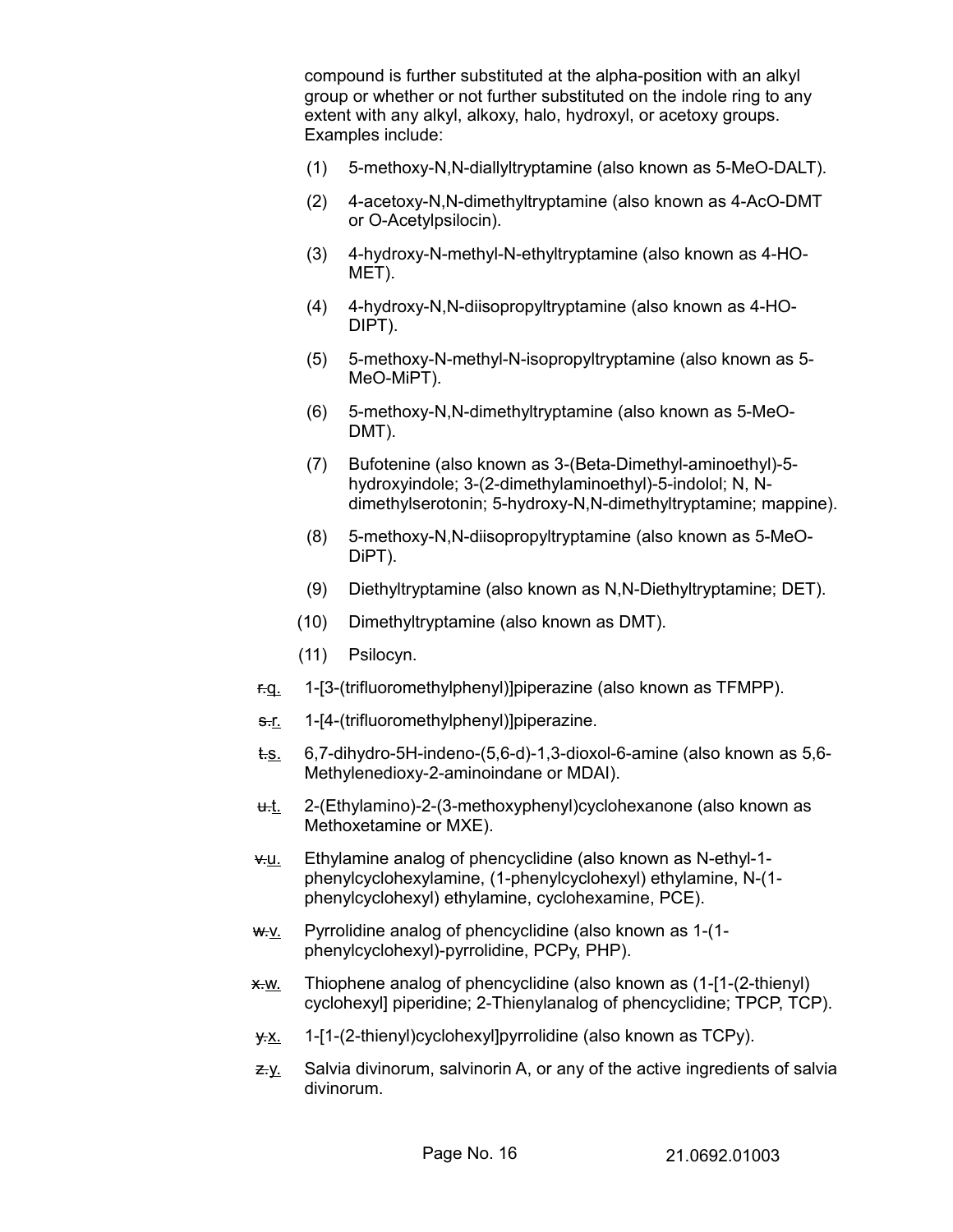**SECTION 3. AMENDMENT.** Subsection 1 of section 19-03.1-22.2 of the North Dakota Century Code is amended and reenacted as follows:

- 1. For purposes of this section:
	- a. "Chemical substance" means a substance intended to be used as a precursor in the manufacture of a controlled substance or any other chemical intended to be used in the manufacture of a controlled substance. Intent under this subsection may be demonstrated by the substance's use, quantity, manner of storage, or proximity to other precursors or to manufacturing equipment.
	- b. "Child" means an individual who is under the age of eighteen years.
	- c. "Controlled substance" means the same as that term is defined in section 19-03.1-01, except the term does not include less than one-half ounce [14.175 grams] of marijuana or less than two grams of tetrahydrocannabinol.
	- d. "Drug paraphernalia" means the same as that term is defined in section 19-03.4-01.
	- e. "Prescription" means the same as that term is described in section 19-03.1-22.
	- f. "Vulnerable adult" means a vulnerable adult as the term is defined in section 50-25.2-01.

**SECTION 4. AMENDMENT.** Section 19-03.1-22.3 of the North Dakota Century Code is amended and reenacted as follows:

## **19-03.1-22.3. Ingesting a controlled substance - Venue for violation - Penalty.**

- 1. Except as provided in subsection 2, a person who intentionally ingests, inhales, injects, or otherwise takes into the body a controlled substance, unless the substance was obtained directly from a practitioner or pursuant to a valid prescription or order of a practitioner while acting in the course of the practitioner's professional practice, is guilty of a class A misdemeanor. This subsection does not apply to ingesting, inhaling, injecting, or otherwise taking into the body marijuana or tetrahydrocannabinol.
- 2. A person who is under twenty-one years of age and intentionally ingests, inhales, injects, or otherwise takes into the body a controlled substance that is marijuana or tetrahydrocannabinol, unless the substance was medical marijuana obtained in accordance with chapter 19-24.1, is guilty of a class B misdemeanor.
- 3. The venue for a violation of this section exists in either the jurisdiction in which the controlled substance was ingested, inhaled, injected, or otherwise taken into the body or the jurisdiction in which the controlled substance was detected in the body of the accused.

**SECTION 5. AMENDMENT.** Subsections 1, 7, and 9 of section 19-03.1-23 of the North Dakota Century Code are amended and reenacted as follows: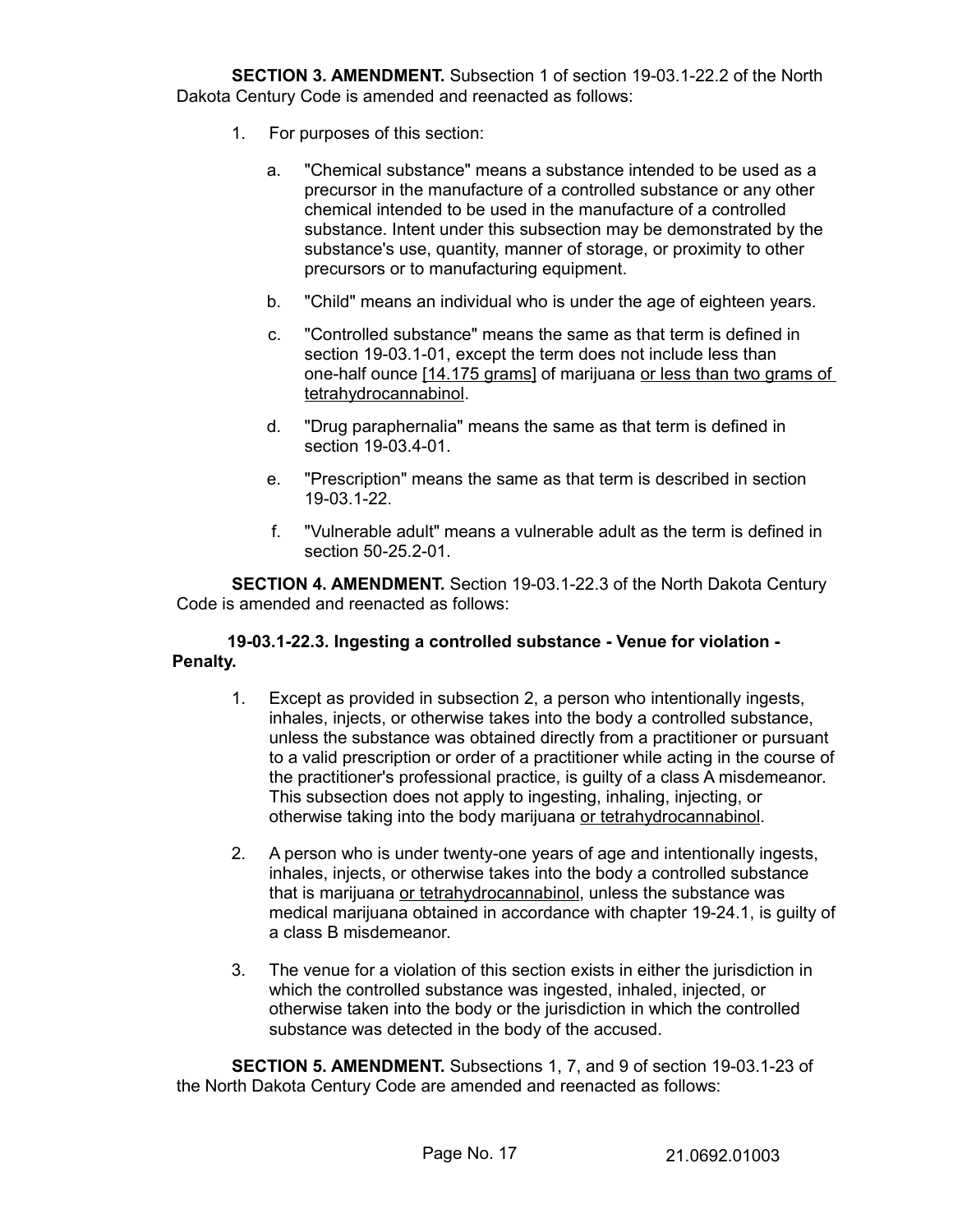- 1. Except as authorized by this chapter, it is unlawful for a person to willfully, as defined in section 12.1-02-02, manufacture, deliver, or possess with intent to manufacture or deliver, a controlled substance, or to deliver, distribute, or dispense a controlled substance by means of the internet, but a person who violates section 12-46-24 or 12-47-21 may not be prosecuted under this subsection. A person who violates this subsection with respect to:
	- a. A controlled substance classified in schedule I or II which is a narcotic drug, or methamphetamine, is guilty of a class B felony.
	- b. Any other controlled substance classified in schedule I, II, or III, or a controlled substance analog, except marijuana or tetrahydrocannabinol is guilty of a class B felony.
	- c. AMarijuana, tetrahydrocannabinol, or a substance classified in schedule IV, is guilty of a class C felony.
	- d. A substance classified in schedule V, is guilty of a class A misdemeanor.
- 7. a. It is unlawful for any person to willfully, as defined in section 12.1-02-02, possess a controlled substance or a controlled substance analog unless the substance was obtained directly from, or pursuant to, a valid prescription or order of a practitioner while acting in the course of the practitioner's professional practice, or except as otherwise authorized by this chapter, but any person who violates section 12-46-24 or 12-47-21 may not be prosecuted under this subsection.
	- b. Except as otherwise provided in this subsection, any person who violates this subsection is guilty of a class A misdemeanor for the first offense under this subsection and a class C felony for a second or subsequent offense under this subsection.
	- c. If, at the time of the offense the person is in or on the real property comprising a public or private elementary or secondary school or a public career and technical education school, the person is guilty of a class B felony, unless the offense involves marijuana or tetrayhydrocannabinol.
	- d. A person who violates this subsection by possessing:
		- $(1)$  Marijuana in:
			- (a) In an amount of less than one-half ounce [14.175 grams] is guilty of an infraction.
			- $\frac{2}{2}$ (b) At least one-half ounce [14.175 grams] but not more than 500 grams of marijuana is guilty of a class B misdemeanor.
			- $(3)(c)$  More than 500 grams of marijuana is guilty of a class A misdemeanor.
		- (2) Tetrahydrocannabinol:
			- (a) In an amount less than two grams is guilty of an infraction.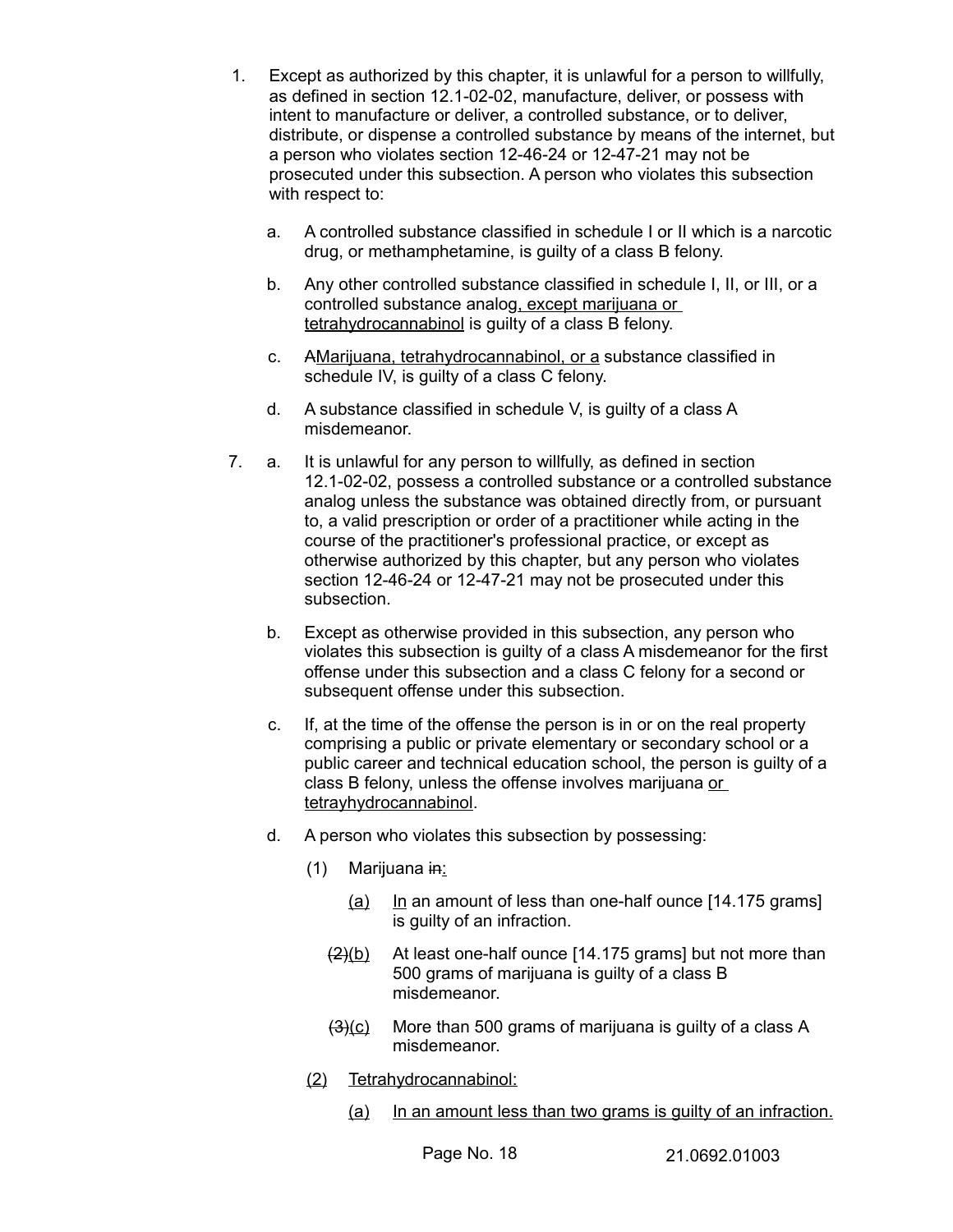- (b) At least two grams but not more than six grams of tetrahydrocannabinol is guilty of a class B misdemeanor.
- (c) More than six grams of tetrahydrocannabinol is guilty of a class A misdemeanor.
- e. If an individual is sentenced to the legal and physical custody of the department of corrections and rehabilitation under this subsection, the department may place the individual in a drug and alcohol treatment program designated by the department. Upon the successful completion of the drug and alcohol treatment program, the department shall release the individual from imprisonment to begin any court-ordered period of probation.
- f. If the individual is not subject to any court-ordered probation, the court shall order the individual to serve the remainder of the sentence of imprisonment on supervised probation subject to the terms and conditions imposed by the court.
- g. Probation under this subsection may include placement in another facility, treatment program, or drug court. If an individual is placed in another facility or treatment program upon release from imprisonment, the remainder of the sentence must be considered as time spent in custody.
- h. An individual incarcerated under this subsection as a result of a second probation revocation is not eligible for release from imprisonment upon the successful completion of treatment.
- i. A person who violates this subsection regarding possession of five or fewer capsules, pills, or tablets of a schedule II, III, IV, or V controlled substance or controlled substance analog is guilty of a class A misdemeanor.
- 9. If a person pleads guilty or is found guilty of a first offense regarding possession of one ounce [28.35 grams] or less of marijuana or two grams or less of tetrahydrocannabinol and a judgment of guilt is entered, a court, upon motion, shall seal the court record of that conviction if the person is not subsequently convicted within two years of a further violation of this chapter. Once sealed, the court record may not be opened even by order of the court.

**SECTION 6. AMENDMENT.** Subsection 12 of section 19-03.4-01 of the North Dakota Century Code is amended and reenacted as follows:

- 12. Objects used, intended for use, or designed for use in ingesting, inhaling, or otherwise introducing marijuana, cocaine, hashish, or hashish oilor tetrahydrocannabinol into the human body, including:
	- a. Metal, wooden, acrylic, glass, stone, plastic, or ceramic pipes with or without screens, permanent screens, hashish heads, or punctured metal bowls.
	- b. Water pipes.
	- c. Carburetion tubes and devices.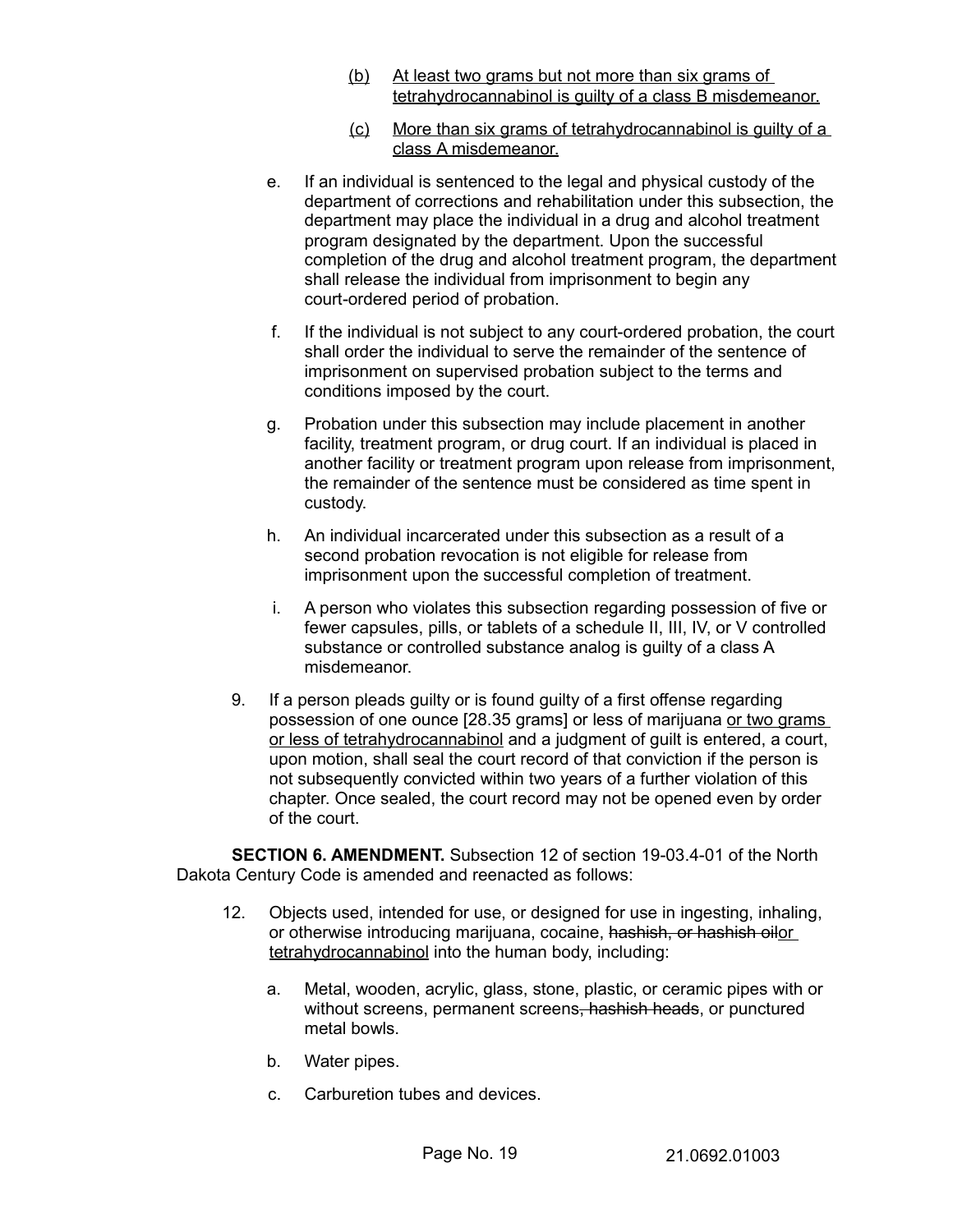- d. Smoking and carburetion masks.
- e. Objects, sometimes commonly referred to as roach clips, used to hold burning material, for example, a marijuana cigarette, that has become too small or too short to be held in the hand.
- f. Miniature cocaine spoons and cocaine vials.
- g. Chamber pipes.
- h. Carburetor pipes.
- i. Electric pipes.
- j. Air-driven pipes.
- k. Chillums.
- l. Bongs.
- m. Ice pipes or chillers.

**SECTION 7. AMENDMENT.** Section 19-03.4-03 of the North Dakota Century Code is amended and reenacted as follows:

#### **19-03.4-03. Unlawful possession of drug paraphernalia - Penalty.**

- 1. A person may not use or possess with intent to use drug paraphernalia to plant, propagate, cultivate, grow, harvest, manufacture, compound, convert, produce, process, prepare, test, analyze, pack, repack, store, contain, or conceal a controlled substance in violation of chapter 19-03.1. A person violating this subsection is guilty of a class C felony if the drug paraphernalia is used, or possessed with intent to be used, to manufacture, compound, convert, produce, process, prepare, test, or analyze a controlled substance, other than marijuana or tetrahydrocannabinol, classified in schedule I, II, or III of chapter 19-03.1.
- 2. A person may not use or possess with the intent to use drug paraphernalia to inject, ingest, inhale, or otherwise induce into the human body a controlled substance, other than marijuana or tetrahydrocannabinol, classified in schedule I, II, or III of chapter 19-03.1. A person violating this subsection is guilty of a class A misdemeanor. If a person previously has been convicted of an offense under this title, other than an offense related to marijuana or tetrahydrocannabinol, or an equivalent offense from another court in the United States, a violation of this subsection is a class C felony.
- 3. A person may not use or possess with intent to use drug paraphernalia to plant, propagate, cultivate, grow, harvest, manufacture, compound, convert, produce, process, prepare, test, analyze, pack, or repack marijuana or tetrahydrocannabinol in violation of chapter 19-03.1. A person violating this subsection is guilty of a class A misdemeanor.
- 4. A person may not use or possess with the intent to use drug paraphernalia to ingest, inhale, or otherwise introduce into the human body marijuana or tetrahydrocannabinol or possess with the intent to use drug paraphernalia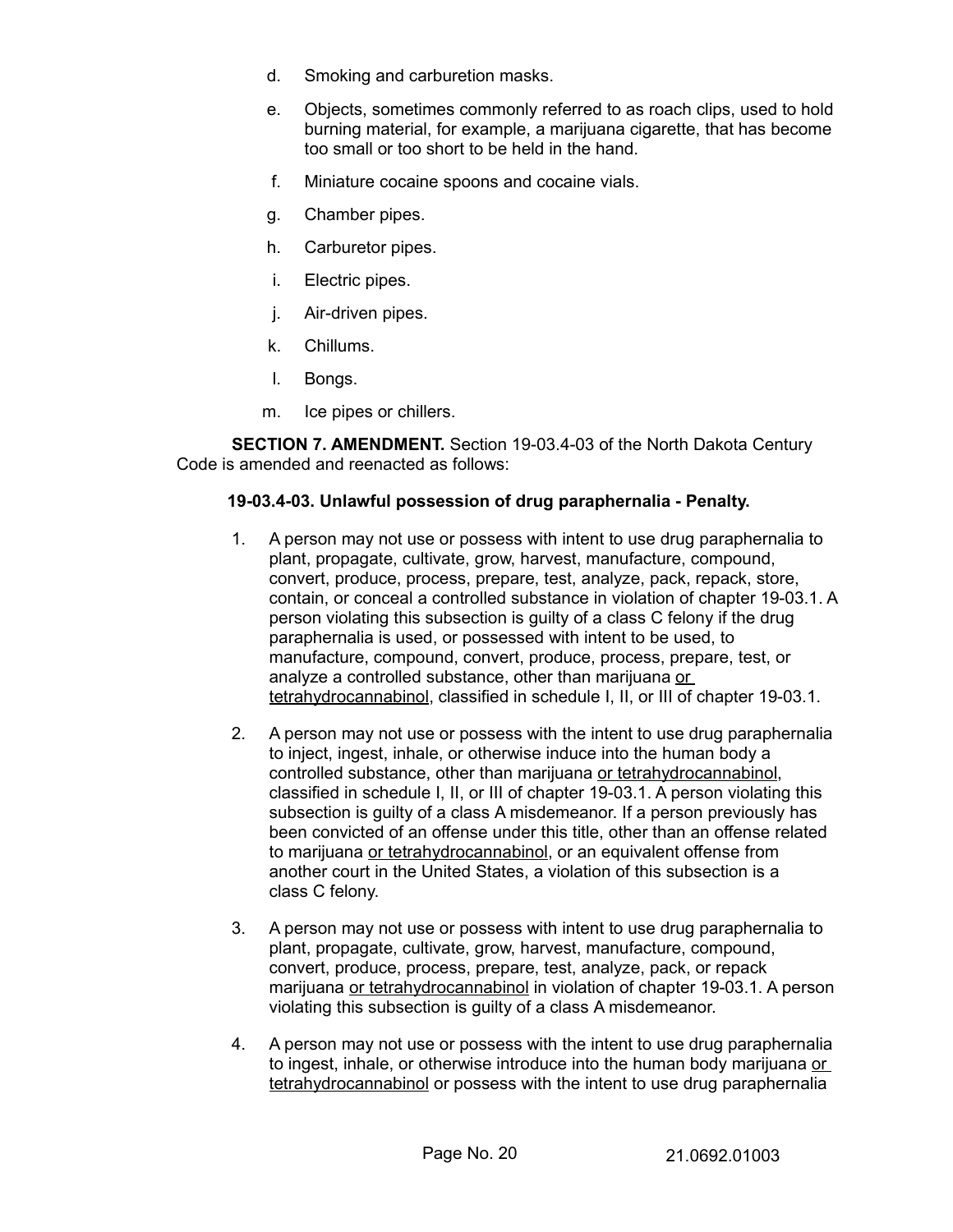to store or contain marijuana or tetrahydrocannabinol in violation of chapter 19-03.1. A person violating this subsection is guilty of an infraction.

- 5. A person sentenced to the legal and physical custody of the department of corrections and rehabilitation under this section may be placed in a drug and alcohol treatment program as designated by the department. Upon the successful completion of the drug and alcohol treatment program, the department shall release the person from imprisonment to begin any courtordered period of probation. If the person is not subject to court-ordered probation, the court may order the person to serve the remainder of the sentence of imprisonment on supervised probation subject to the terms and conditions imposed by the court.
- 6. Probation under this section may include placement in another facility, treatment program, or drug court. If the person is placed in another facility or treatment program upon release from imprisonment, the remainder of the sentence must be considered as time spent in custody.

**SECTION 8. AMENDMENT.** Section 19-03.4-04 of the North Dakota Century Code is amended and reenacted as follows:

## **19-03.4-04. Unlawful manufacture or delivery of drug paraphernalia - Penalty.**

A person may not deliver, possess with intent to deliver, or manufacture with intent to deliver, drug paraphernalia, if that person knows or should reasonably know that the drug paraphernalia will be used to plant, propagate, cultivate, grow, harvest, manufacture, compound, convert, produce, process, prepare, test, analyze, pack, repack, store, contain, conceal, inject, ingest, inhale, or otherwise introduce into the human body a controlled substance in violation of chapter 19-03.1. Any person violating this section is guilty of a class C felony if the drug paraphernalia will be used to manufacture, compound, convert, produce, process, prepare, test, inject, ingest, inhale, or analyze a controlled substance, other than marijuana or tetrahydrocannabinol, classified in schedule I, II, or III of chapter 19-03.1. Otherwise, a violation of this section is a class A misdemeanor.

**SECTION 9. AMENDMENT.** Section 19-24.1-01 of the North Dakota Century Code is amended and reenacted as follows:

#### **19-24.1-01. Definitions.**

As used in this chapter, unless the context indicates otherwise:

- 1. "Advanced practice registered nurse" means an advanced practice registered nurse defined under section 43-12.1-02.
- 2. "Allowable amount of usable marijuana" means the amount of usable marijuana a registered qualifying patient or registered designated caregiver may purchase in a thirty-day period under this chapter.
	- a. Except as provided under subdivision b:
		- (1) During a thirty-day period, a registered qualifying patient may not purchase or have purchased by a registered designated caregiver more than two and one-half ounces [70.87 grams] of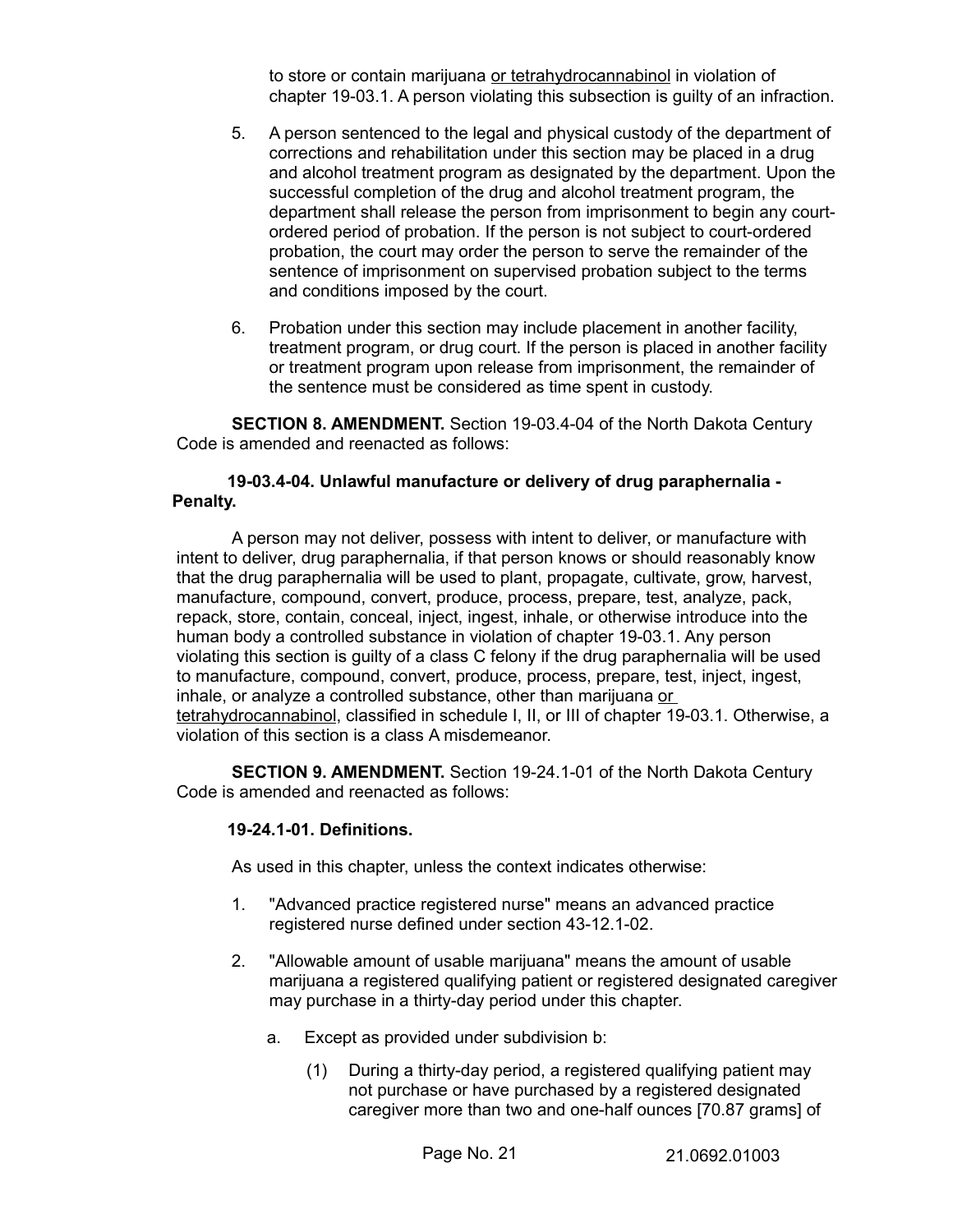dried leaves or flowers of the plant of genus cannabis in a combustible delivery form.

- (2) At any time a registered qualifying patient, or a registered designated caregiver on behalf of a registered qualifying patient, may not possess more than three ounces [85.05 grams] of dried leaves or flowers of the plant of the genus cannabis in a combustible delivery form.
- b. Notwithstanding subdivision a, if a registered qualifying patient has a registry identification card authorizing an enhanced allowable amount:
	- (1) During a thirty-day period a registered qualifying patient may not purchase or have purchased by a registered designated caregiver more than six ounces [170.01 grams] of dried leaves or flowers of the plant of genus cannabis in a combustible delivery form.
	- (2) At any time a registered qualifying patient, or a registered designated caregiver on behalf of a registered qualifying patient, may not possess more than seven and one-half ounces [212.62 grams] of dried leaves or flowers of the plant of the genus cannabis in a combustible delivery form.
- c. A registered qualifying patient may not purchase or have purchased by a registered designated caregiver more than the maximum concentration or amount of tetrahydrocannabinol permitted in a thirty-day period. The maximum concentration or amount of tetrahydrocannabinol permitted in a thirty-day period for a cannabinoid concentrate or medical cannabinoid product, or the cumulative total of both, is four thousand milligrams.
- 3. "Bona fide provider-patient relationship" means a treatment or counseling relationship between a health care provider and patient in which all the following are present:
	- a. The health care provider has reviewed the patient's relevant medical records and completed a full assessment of the patient's medical history and current medical condition, including a relevant, in-person, medical evaluation of the patient.
	- b. The health care provider has created and maintained records of the patient's condition in accordance with medically accepted standards.
	- c. The patient is under the health care provider's continued care for the debilitating medical condition that qualifies the patient for the medical use of marijuana.
	- d. The health care provider has a reasonable expectation that provider will continue to provide followup care to the patient to monitor the medical use of marijuana as a treatment of the patient's debilitating medical condition.
	- e. The relationship is not for the sole purpose of providing written certification for the medical use of marijuana.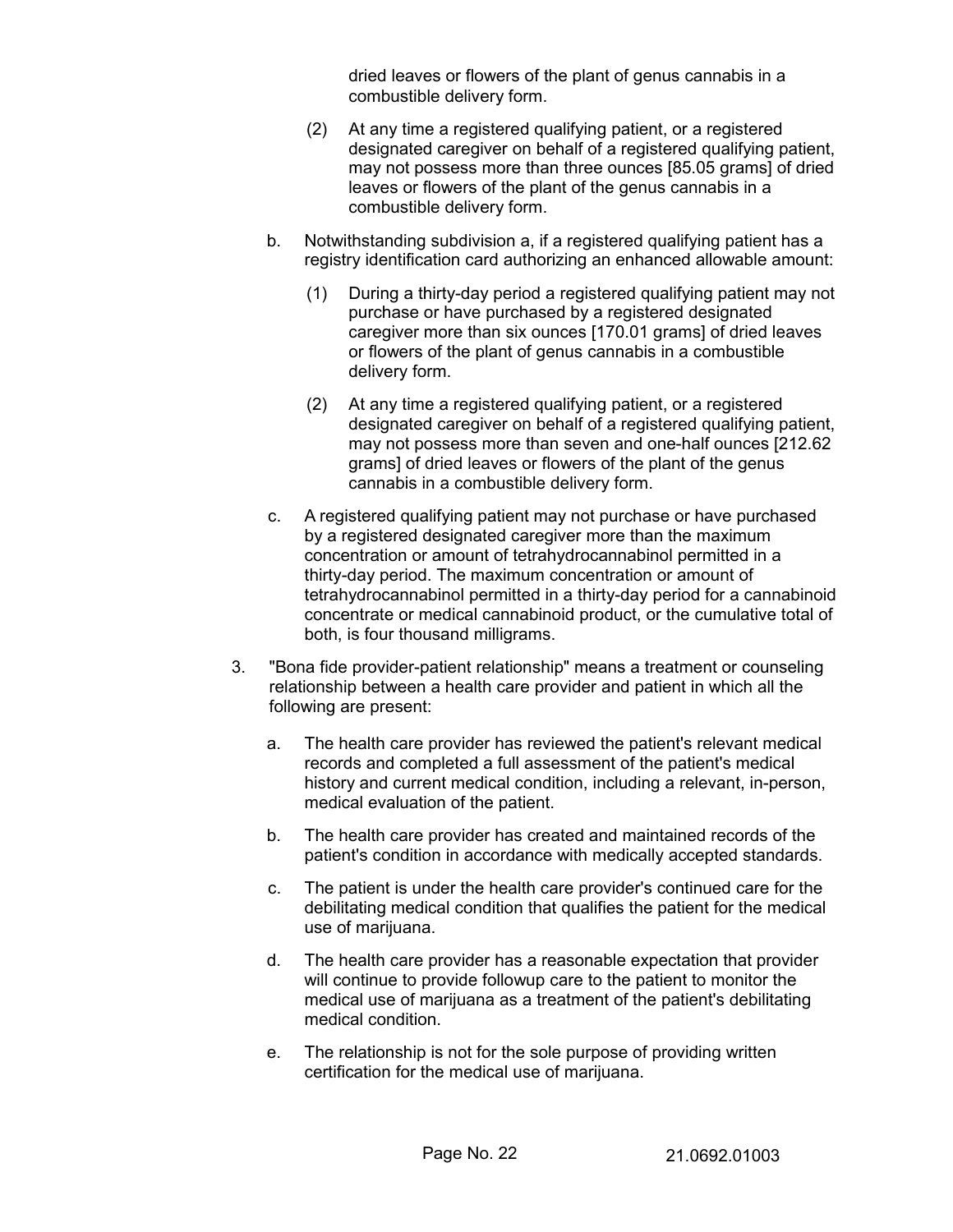- 4. "Cannabinoid" means a chemical compound that is one of the active constituents of marijuana.
- 5. "Cannabinoid capsule" means a small, soluble container, usually made of gelatin, which encloses a dose of a cannabinoid product or a cannabinoid concentrate intended for consumption. The maximum concentration of amount of tetrahhydrocannabinol permitted in a serving of a cannabinoid capsule is fifty milligrams.
- 6. "Cannabinoid concentrate" means a concentrate or extract obtained by separating cannabinoids from marijuana by a mechanical, chemical, or other process.
- 7. "Cannabinoid edible product" means a food or potable liquid into which a cannabinoid concentrate or the dried leaves or flowers of the plant of the genus cannabis is incorporated.
- 8. "Cannabinoid solution" means a solution consisting of a mixture created from cannabinoid concentrate and other ingredients. A container holding a cannabinoid solution for dispensing may not exceed thirty milliliters.
- 9. "Cannabinoid topical" means a cannabinoid product intended to be applied to the skin or hair. The maximum concentration or amount of tetrahydrocannabinol permitted in a cannabinoid topical is six percent.
- 10. "Cannabinoid transdermal patch" means an adhesive substance applied to the skin which contains a cannabinoid product or cannabinoid concentrate for absorption into the bloodstream. The maximum concentration or amount of tetrahydrocannabinol permitted in a serving of a cannabinoid transdermal patch is fifty milligrams.
- 11. "Cardholder" means a qualifying patient, designated caregiver, or compassion center agent who has been issued and possesses a valid registry identification card.
- 12. "Compassion center" means a manufacturing facility or dispensary.
- 13. "Compassion center agent" means a principal officer, board member, member, manager, governor, employee, volunteer, or agent of a compassion center. The term does not include a lawyer representing a compassion center in civil or criminal litigation or in an adversarial administrative proceeding.
- 14. "Contaminated" means made impure or inferior by extraneous substances.
- 15. "Debilitating medical condition" means one of the following:
	- a. Cancer;
	- b. Positive status for human immunodeficiency virus;
	- c. Acquired immune deficiency syndrome;
	- d. Decompensated cirrhosis caused by hepatitis C;
	- e. Amyotrophic lateral sclerosis;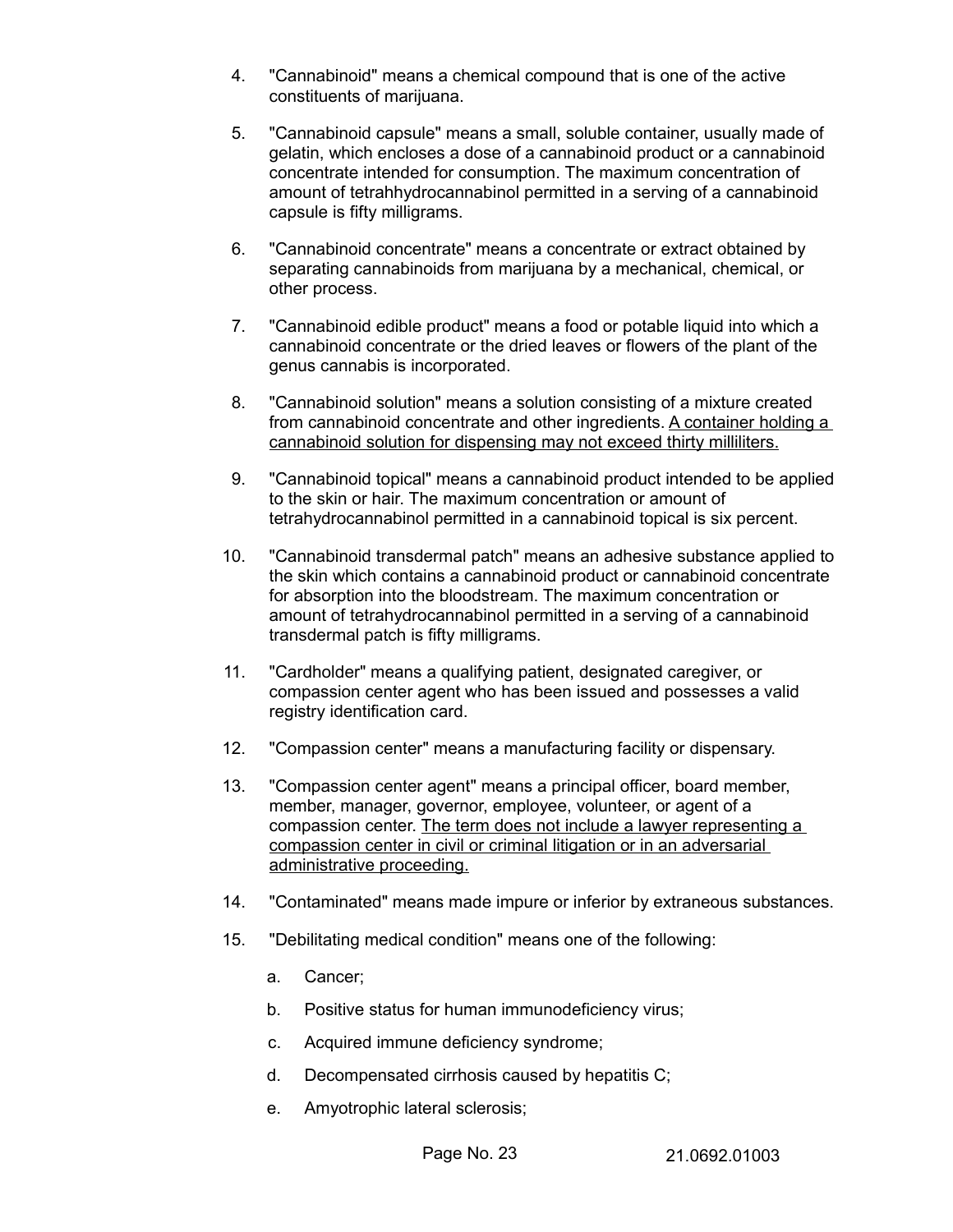- f. Posttraumatic stress disorder;
- g. Agitation of Alzheimer's disease or related dementia;
- h. Crohn's disease;
- i. Fibromyalgia;
- j. Spinal stenosis or chronic back pain, including neuropathy or damage to the nervous tissue of the spinal cord with objective neurological indication of intractable spasticity;
- k. Glaucoma;
- l. Epilepsy;
- m. Anorexia nervosa;
- n. Bulimia nervosa;
- o. Anxiety disorder;
- p. Tourette syndrome;
- q. Ehlers-Danlos syndrome;
- r. Endometriosis;
- s. Interstitial cystitis;
- t. Neuropathy;
- u. Migraine;
- v. Rheumatoid arthritis;
- w. Autism spectrum disorder;
- x. A brain injury;
- y. A terminal illness; or
- z. A chronic or debilitating disease or medical condition or treatment for such disease or medical condition that produces one or more of the following:
	- (1) Cachexia or wasting syndrome;
	- (2) Severe debilitating pain that has not responded to previously prescribed medication or surgical measures for more than three months or for which other treatment options produced serious side effects;
	- (3) Intractable nausea;
	- (4) Seizures; or
	- (5) Severe and persistent muscle spasms, including those characteristic of multiple sclerosis.
- 16. "Department" means the state department of health.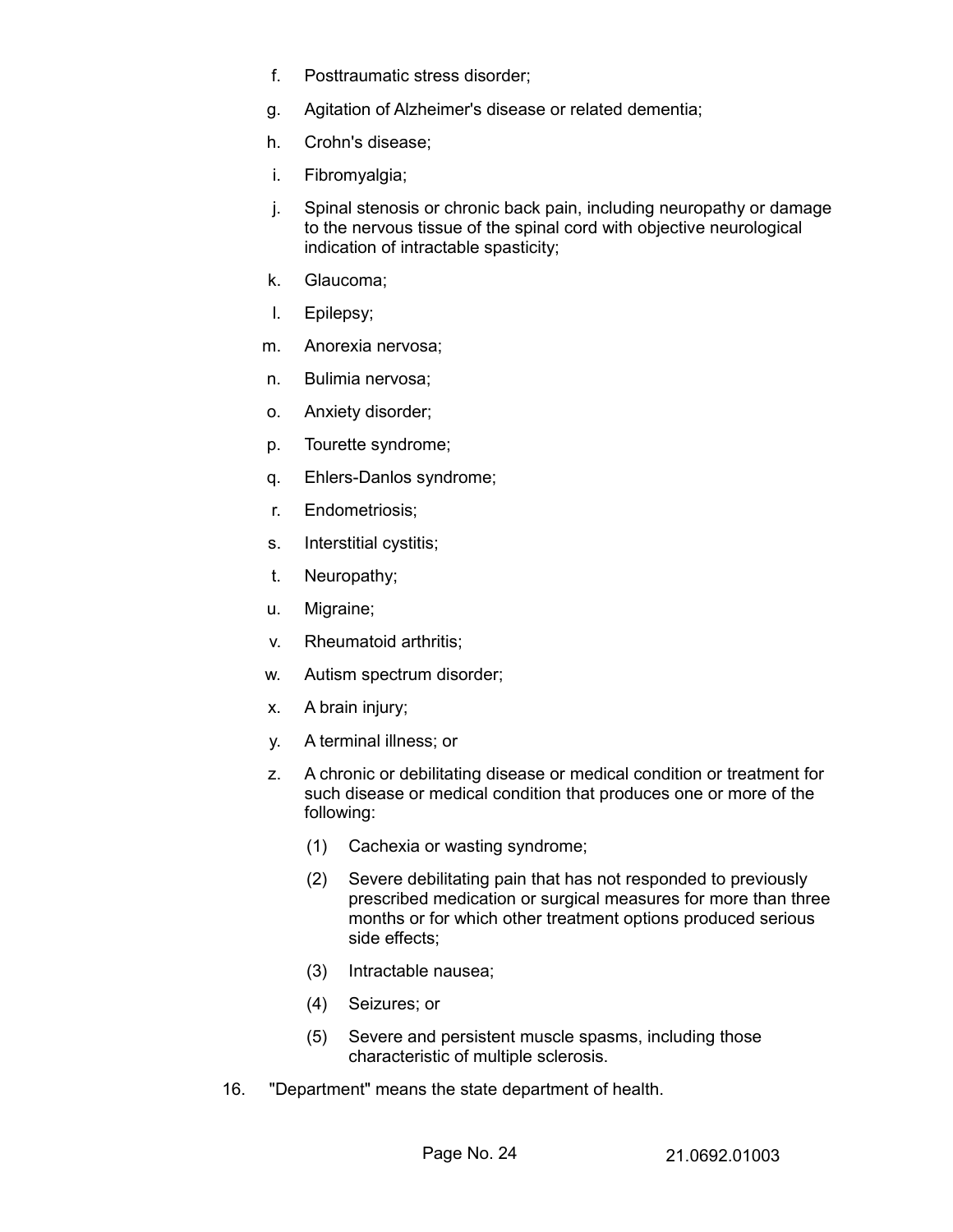- 17. "Designated caregiver" means an individual who agrees to manage the well-being of a registered qualifying patient with respect to the qualifying patient's medical use of marijuana.
- 18. "Dispensary" means an entity registered by the department as a compassion center authorized to dispense usable marijuana to a registered qualifying patient and a registered designated caregiver.
- 19. "Enclosed, locked facility" means a closet, room, greenhouse, building, or other enclosed area equipped with locks or other security devices that permit access limited to individuals authorized under this chapter or rules adopted under this chapter.
- 20. "Health care provider" means a physician, a physician assistant, or an advanced practice registered nurse.
- 21. "Manufacturing facility" means an entity registered by the department as a compassion center authorized to produce and process and to sell usable marijuana to a dispensary.
- 22. "Marijuana" means all parts of the plant of the genus cannabis; the seeds of the plant; the resin extracted from any part of the plant; and every compound, manufacture, salt, derivative, mixture, or preparation of the plant, the seeds of the plant, or the resin extracted from any part of the plant. The term marijuana does not include hemp:
	- a. Hemp as defined inregulated under section 4.1-18.1-01; or
	- b. A prescription drug approved by the United States food and drug administration under section 505 of the Federal Food, Drug, and Cosmetic Act [21 U.S.C. 355].
- 23. "Maximum concentration or amount of tetrahydrocannabinol" means the total amount of tetrahydrocannabinol and tetrahydrocannabinolic acid in a medical cannabinoid product or a cannabinoid concentrate.
- 24. "Medical cannabinoid product" means a product intended for human consumption or use which contains cannabinoids.
	- a. Medical cannabinoid products are limited to the following forms:
		- (1) Cannabinoid solution;
		- (2) Cannabinoid capsule;
		- (3) Cannabinoid transdermal patch; and
		- (4) Cannabinoid topical.
	- b. "Medical cannabinoid product" does not include:
		- (1) A cannabinoid edible product;
		- (2) A cannabinoid concentrate by itself; or
		- (3) The dried leaves or flowers of the plant of the genus cannabis by itself.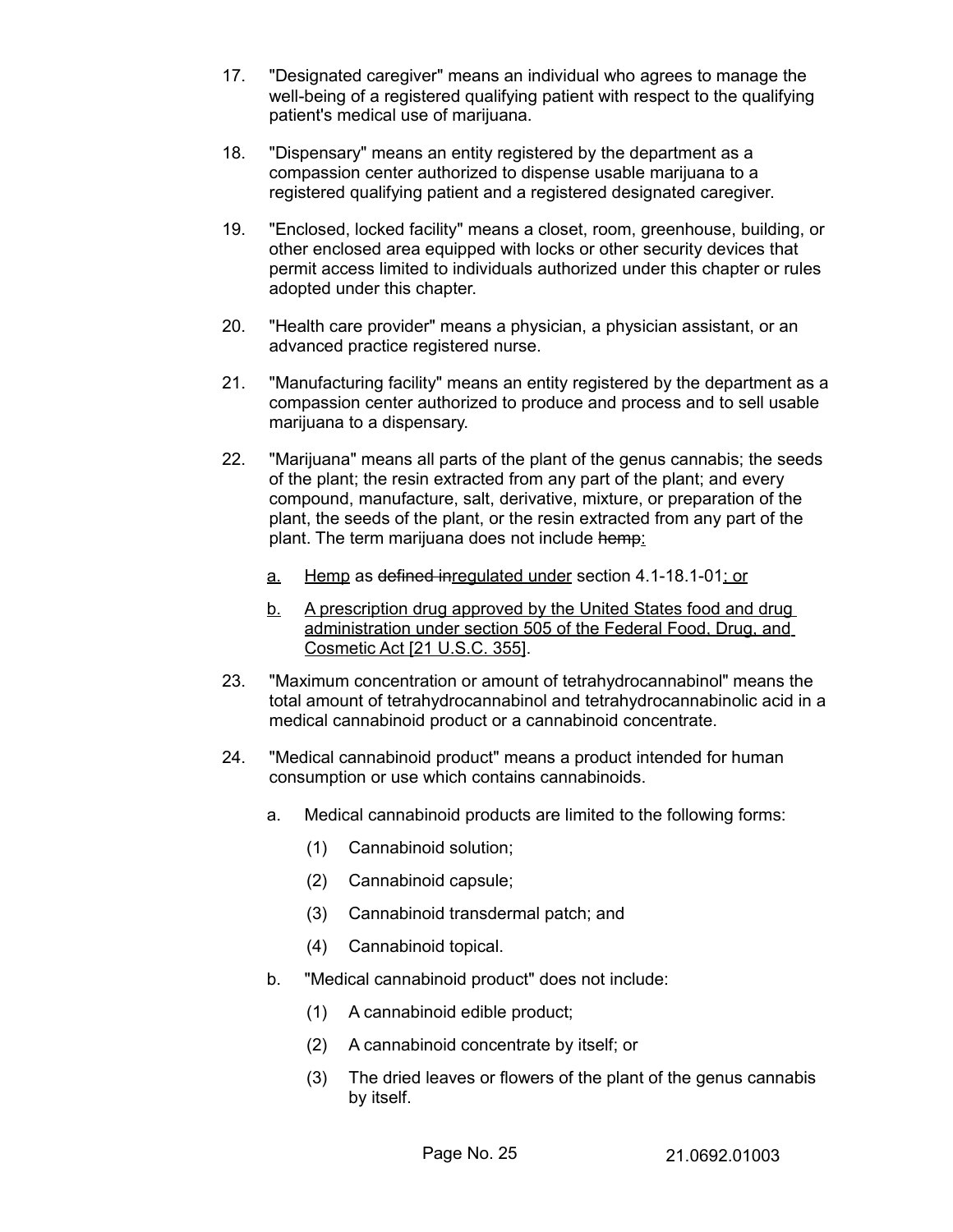- 25. "Medical marijuana product" means a cannabinoid concentrate or a medical cannabinoid product.
- 26. "Medical marijuana waste" means unused, surplus, returned, or out-of-date usable marijuana; recalled usable marijuana; unused marijuana; or plant debris of the plant of the genus cannabis, including dead plants and all unused plant parts and roots.
- 27. "Medical use of marijuana" means the acquisition, use, and possession of usable marijuana to treat or alleviate a qualifying patient's debilitating medical condition.
- 28. "Minor" means an individual under the age of nineteen.
- 29. "North Dakota identification" means a North Dakota driver's license or comparable state of North Dakota or federal issued photo identification card verifying North Dakota residence.
- 30. " Owner " means an individual or an organization with an ownership interest in a compassion center.
- 31. "Ownership interest" means an aggregate ownership interest of five percent or more in a compassion center, unless the interest is solely a security, lien, or encumbrance, or an individual who will be participating in the direction, control, or management of the compassion center.
- 32. "Pediatric medical marijuana" means a medical marijuana product containing cannabidiol which may not contain a maximum concentration or amount of tetrahydrocannabinol of more than six percent.
- 31.33. "Physician" means a physician licensed under chapter 43-17 to practice medicine in the state of North Dakota.
- 32.34. "Physician assistant" means an individual licensed under chapter 43-17 to practice as a physician assistant in the state.
- 33.35. "Posttraumatic stress disorder" means a patient meets the diagnostic criteria for posttraumatic stress disorder under the "Diagnostic and Statistical Manual of Mental Disorders", American psychiatric association, fifth edition, text revision (2013).
- 34.36. "Processing" or "process" means the compounding or conversion of marijuana into a medical marijuana product.
- 35.37. "Producing", "produce", or "production" mean the planting, cultivating, growing, trimming, or harvesting of the plant of the genus cannabis or the drying of the leaves or flowers of the plant of the genus cannabis.
- 36.38. "Qualifying patient" means an individual who has been diagnosed by a health care provider as having a debilitating medical condition.
- 37.39. "Registry identification card" means a document issued by the department which identifies an individual as a registered qualifying patient, registered designated caregiver, or registered compassion center agent.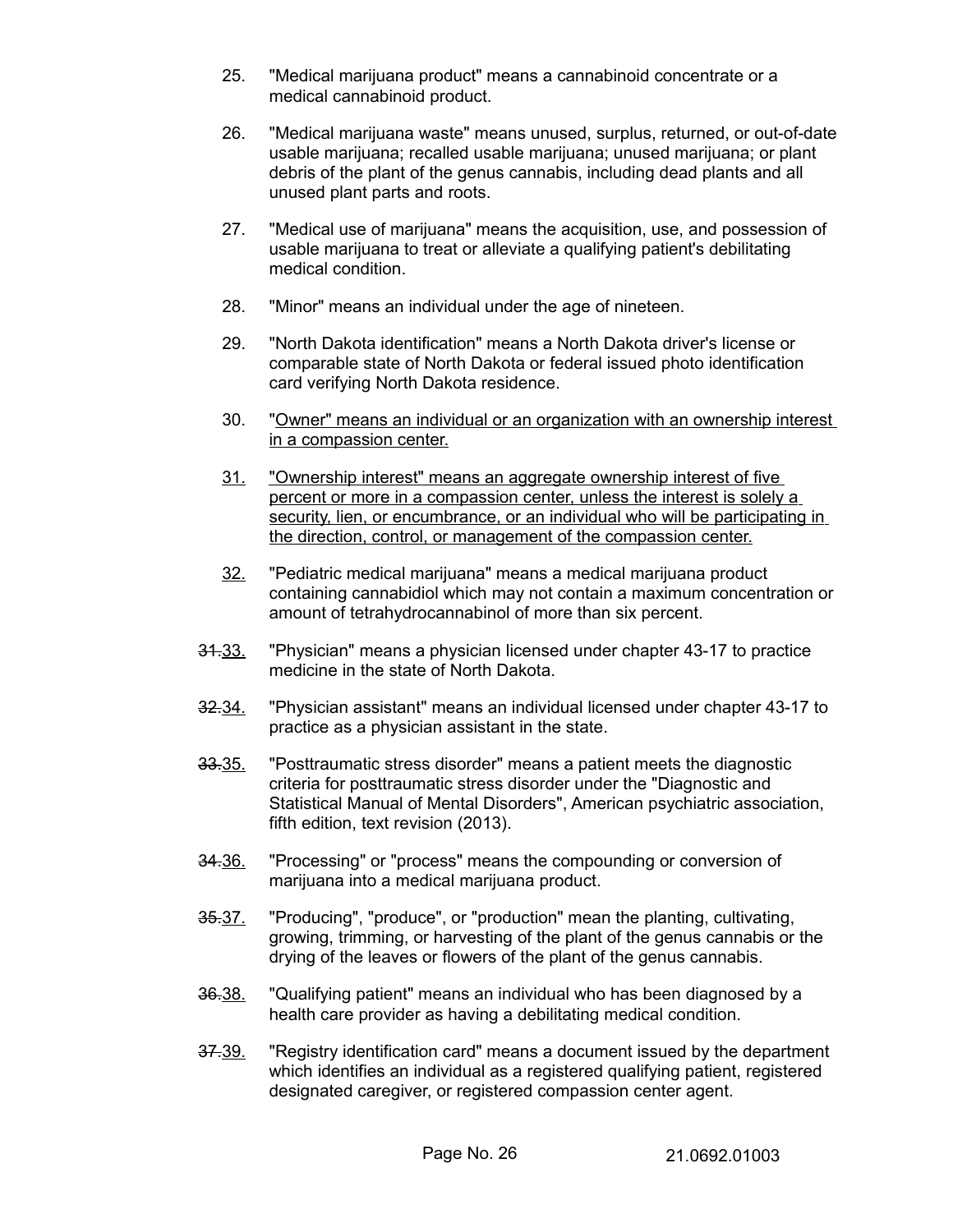- 38.40. "Substantial corporate change" means:
	- a. For a corporation, a change of ten percent or more of the officers or directors, or a transfer of ten percent or more of the stock of the corporation, or an existing stockholder obtaining ten percent or more of the stock of the corporation;
	- b. For a limited liability company, a change of ten percent or more of the managing members of the company, or a transfer of ten percent or more of the ownership interest in the company, or an existing member obtaining a cumulative of ten percent or more of the ownership interest in the company; or
	- c. For a partnership, a change of ten percent or more of the managing partners of the company, or a transfer of ten percent or more of the ownership interest in the company, or an existing member obtaining a cumulative of ten percent or more of the ownership interest in the company.
	- 41. "Terminal illness" means a disease, illness, or condition of a patient:
		- a. For which there is not a reasonable medical expectation of recovery;
		- b. Which as a medical probability, will result in the death of the patient, regardless of the use or discontinuance of medical treatment implemented for the purpose of sustaining life or the life processes; and
		- c. As a result of which, the patient's health care provider would not be surprised if death were to occur within six months.
- 39.42. "Tetrahydrocannabinol" means tetrahydrocannabinols naturally contained in a plant of the genus Cannabis, and synthetic equivalents of the substances contained in the cannabis plant, or in the resinous extractives of the plant, including synthetic substances, derivatives, and their isomers with similar chemical structure and pharmacological activity to those substances contained in the plant, including:
	- a. Delta-1 cis or trans tetrahydrocannabinol, and their optical isomers. Other names: Delta-9-tetrahydrocannabinol.
	- b. Delta-6 or trans tetrahydrocannabinol, and their optical isomers. Other names: Delta-8 tetrahydrocannabinol.
	- c. Delta-3, 4 cis or trans tetrahydrocannabinol, and its optical isomers.

(Since nomenclature of these substances is not intentionally standardized, compounds of these structures, regardless of numerical designation or atomic positions covered.)

Tetrahydrocannabinol does not include:

a. The allowable amount of total tetrahydrocannabinol found in hemp as defined in chapter 4.1-18.1; or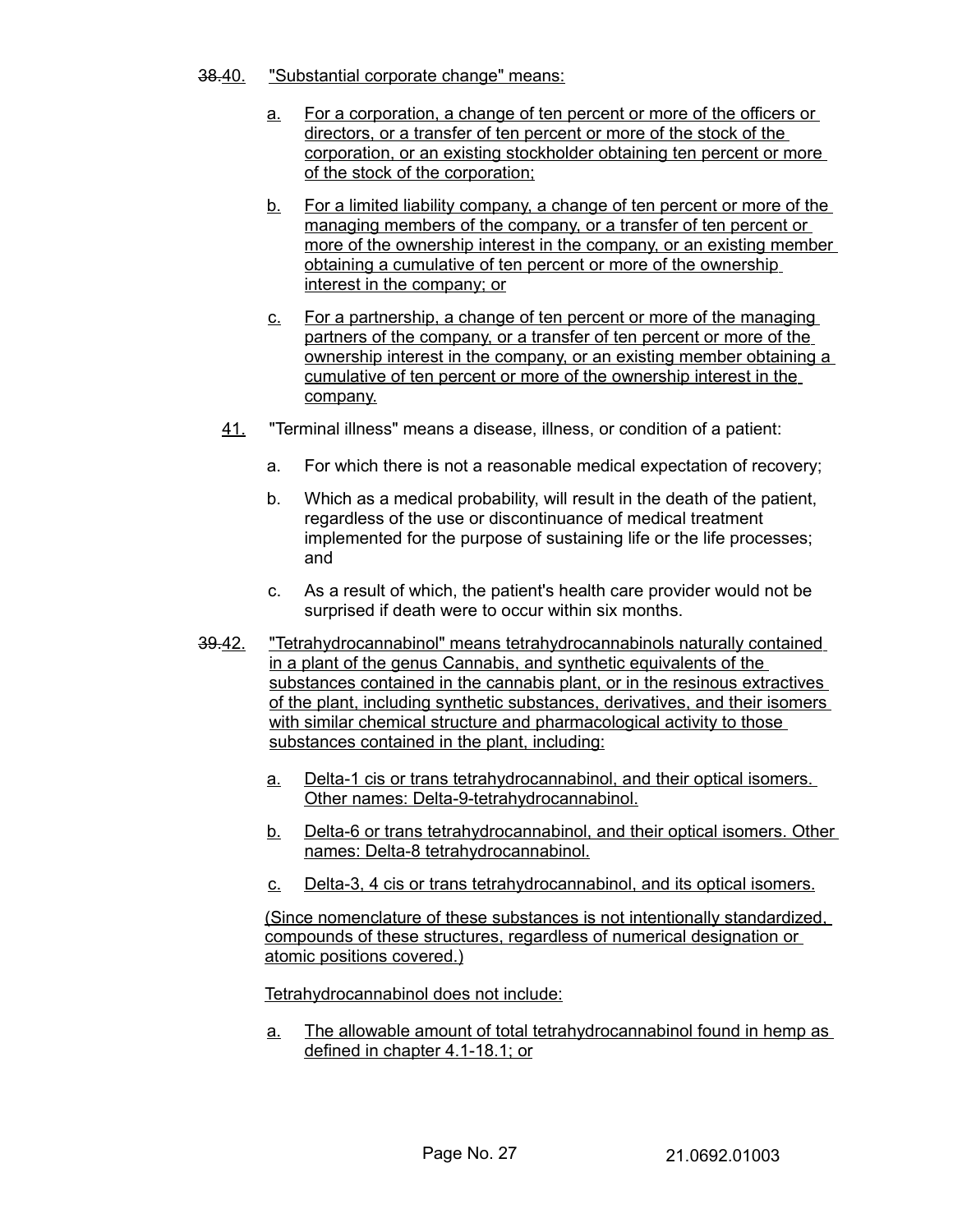- b. A prescription drug approved by the United States food and drug administration under section 505 of the Federal Food, Drug, and Cosmetic Act [21 U.S.C. 355].
- 43. "Total tetrahydrocannabinol" means the sum of the percentage by weight of tetrahydrocannabinolic acid multiplied by eight hundred seventy-seven thousandths plus the percentage of weight of tetrahydrocannabinol.
- 44. "Usable marijuana" means a medical marijuana product or the dried leaves or flowers of the plant of the genus cannabis in a combustible delivery form. However, the term does not include a cannabinoid edible product. In the case of a registered qualifying patient who is a minor, "usable marijuana" is limited to pediatric medical marijuana.
- 40.45. "Verification system" means the system maintained by the department under section 19-24.1-31 for verification of registry identification cards.
- 41.46. "Written certification" means a form established by the department which is executed, dated, and signed by a health care provider within ninety calendar days of the date of application, stating the patient has a debilitating medical condition. A health care provider may authorize an enhanced amount of dried leaves or flowers of the plant of the genus cannabis in a combustible delivery form to treat or alleviate the patient's debilitating medical condition of cancer. A written certification may not be made except in the course of a bona fide provider-patient relationship.

**SECTION 10. AMENDMENT.** Subdivision a of subsection 2 of section 19-24.1-03 of the North Dakota Century Code is amended and reenacted as follows:

> a. A nonrefundable annual application fee in thean amount of not to exceed fifty dollars."

Page 4, after line 7, insert:

"**SECTION 14. AMENDMENT.** Section 19-24.1-13 of the North Dakota Century Code is amended and reenacted as follows:

# **19-24.1-13. Compassion centers - Authority.**

- 1. The activities of a manufacturing facility are limited to producing and processing and to related activities, including acquiring, possessing, storing, transferring, and transporting marijuana and usable marijuana, for the sole purpose of selling usable marijuana to a dispensary.
- 2. The activities of a dispensary are limited to purchasing usable marijuana from a manufacturing facility, and related activities, including storing, delivering, transferring, and transporting usable marijuana, for the sole purpose of dispensing usable marijuana to a registered qualifying patient, directly or through the registered qualifying patient's registered designated caregiver. The activities of a dispensary include providing educational material and selling usable marijuana related supplies to a registered qualifying patient or a registered designated caregiver.
- 3. An individual or organization may not hold an ownership interest in: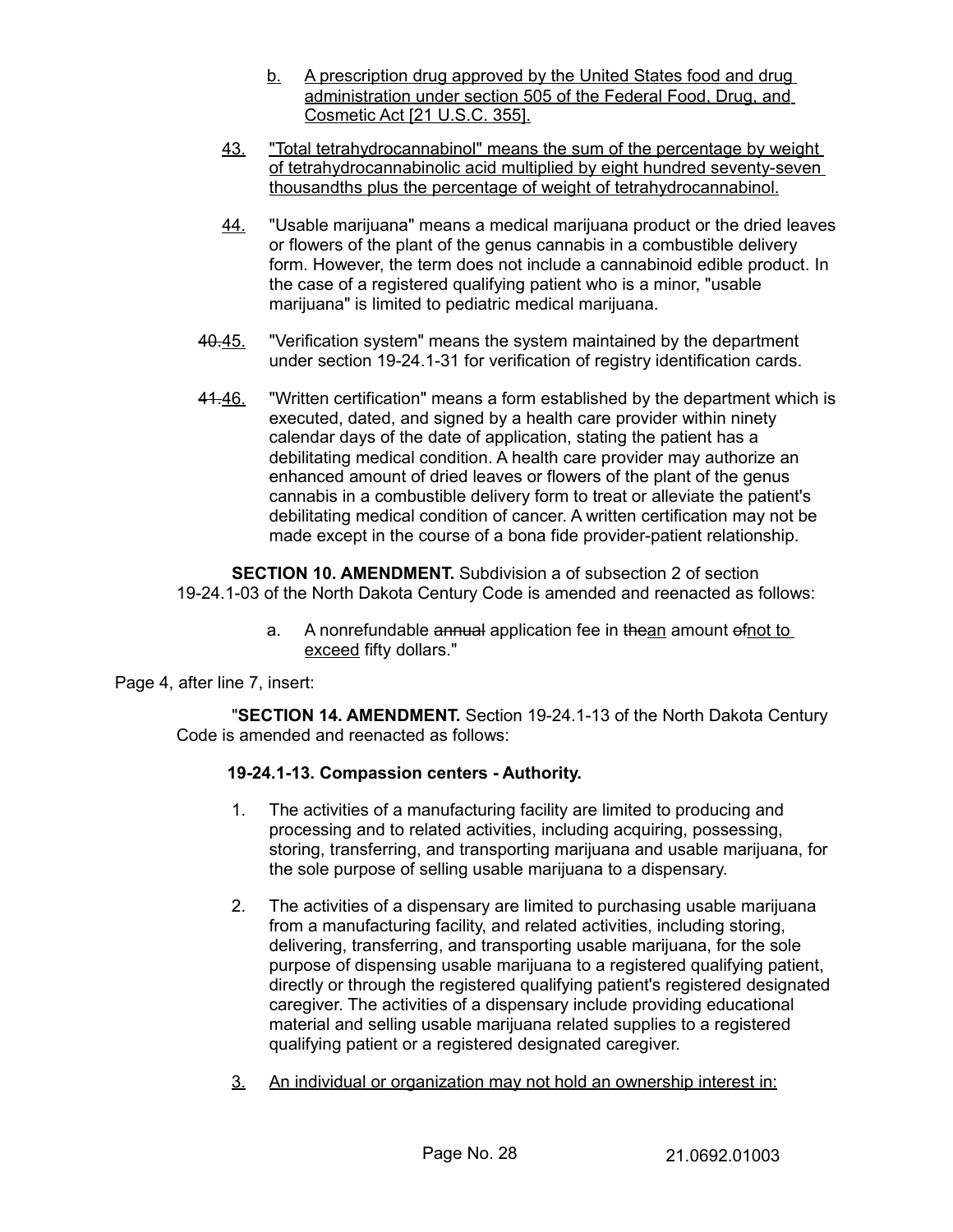- a. More than one manufacturing facility.
- b. More than four dispensaries.
- c. More than one dispensary within a twenty-mile [32.19 kilometer] radius of another dispensary.
- 4. An agreement may not be entered between a manufacturing facility and dispensary whereby a dispensary agrees to limit purchases or sales of usable marijuana to one manufacturing facility."

Page 4, after line 12, insert:

"**SECTION 16. AMENDMENT.** Subdivision a of subsection 1 of section 19-24.1-15 of the North Dakota Century Code is amended and reenacted as follows:

> a. A certification fee, made payable to the "North Dakota State Department of Health, Medical Marijuana Program", in thean amount ofnot to exceed ninety thousand dollars for a dispensary and one hundred ten thousand dollars for a manufacturing facility.

**SECTION 17. AMENDMENT.** Subdivision a of subsection 2 of section 19-24.1-16 of the North Dakota Century Code is amended and reenacted as follows:

> a. The compassion center submits a renewal fee, in thean amount ofnot to exceed ninety thousand dollars for a dispensary and one hundred ten thousand dollars for a manufacturing facility, which the department shall refund if the department rejects the renewal application;

**SECTION 18. AMENDMENT.** Section 19-24.1-17 of the North Dakota Century Code is amended and reenacted as follows:

## **19-24.1-17. Compassion centers - Registration certificates nontransferable - Notification of changes.**

- 1. A registration certificate authorizing operation of a compassion center may not be transferred to another person. Unless a compassion center applies for and receives an amended registration certificate authorizing operation of a compassion center, the registration certificate is void if there is a change in ownership of the compassion center, there is a change in the authorized physical location of the compassion center, or if the compassion center discontinues operationUpon application of a compassion center to the department, a registration certificate of a compassion center may be amended to authorize a change in the authorized physical location of the compassion center, or to amend the ownership or organizational structure of the compassion center with the registration certificate. A compassion center shall provide the department written notice of any change described under this section at least sixty calendar days before the proposed effective date of the change.
- 2. A compassion center shall provide the department a written notice of anychange described under this section at least sixty calendar days before the proposed effective date of the change. The department shall authorize the use of additional structures located within five hundred feet [152.40 meters] of the location described in the original application, unless the department makes an affirmative finding the use of additional structures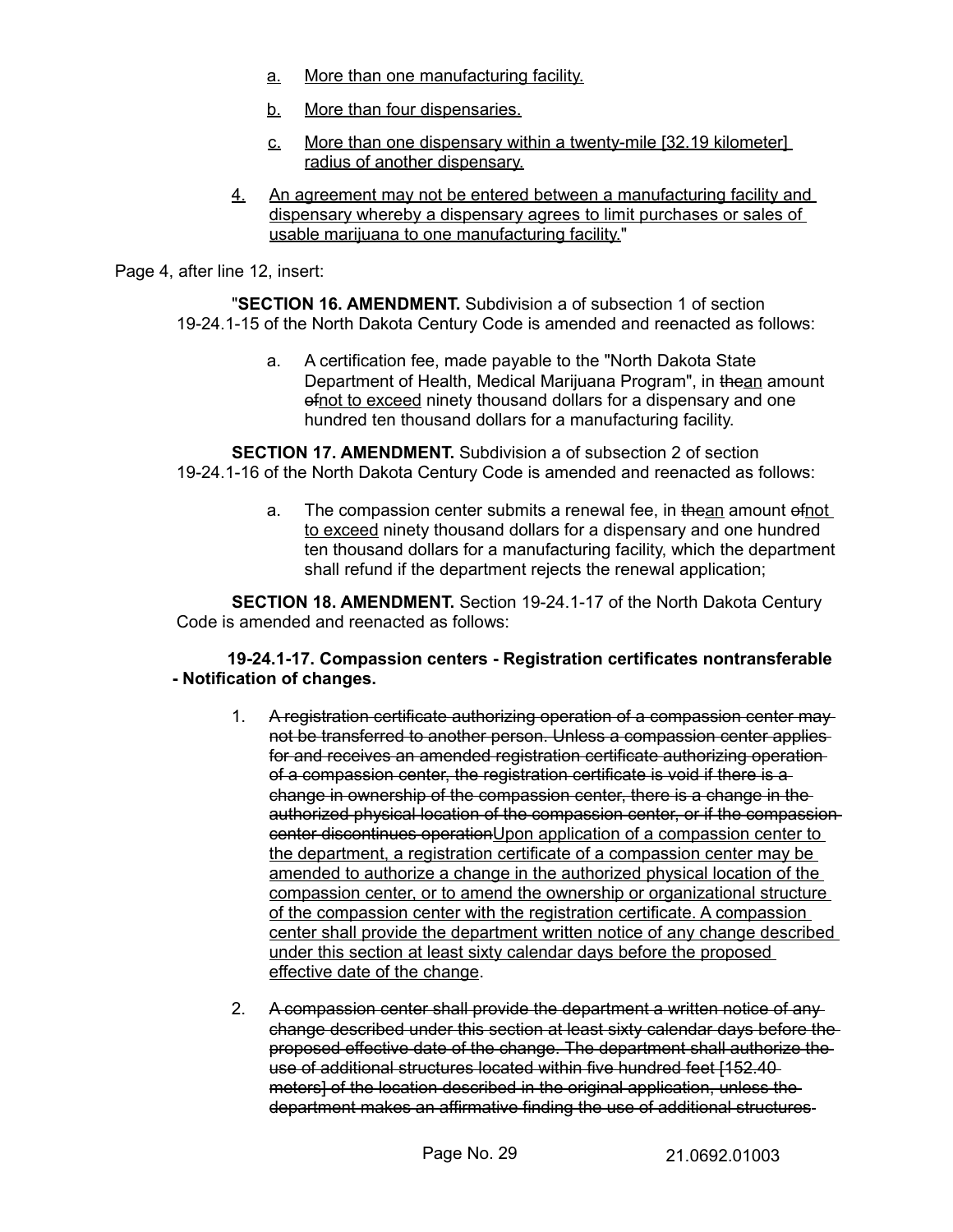would jeopardize public health or safety or would result in the compassioncenter being within one thousand feet [304.80 meters] of a property line of a pre-existing public or private school. The department may waive all or part of the required advance notice to address emergent or emergencysituationsA registration certificate authorizing the operation of a compassion center is void by a change in ownership, substantial corporate change, change in location, or discontinued operation, without prior approval of the department. The department may adopt rules allowing for certain types of changes in ownership without the need for prior written approval from the department.

3. The department shall authorize the use of additional structures located within five hundred feet [152.40 meters] of the location described in the original application, unless the department makes an affirmative finding the use of additional structures would jeopardize public health or safety or would result in the cannabis business being within one thousand feet [304.80 meters] of a property line of a pre-existing public or private school. The department may waive all or part of the required advance notice to address emergent or emergency situations."

# Page 5, after line 8, insert:

"**SECTION 22. AMENDMENT.** Subsection 2 of section 19-24.1-37 of the North Dakota Century Code is amended and reenacted as follows:

- 2. Information kept or maintained by the department may be disclosed as necessary for:
	- a. The verification of registration certificates and registry identification cards under this chapter;
	- b. Submission of the annual report required by this chapter;
	- c. Submission to the North Dakota prescription drug monitoring program;
	- d. Notification of state or local law enforcement of apparent criminal violation of this chapter;
	- e. Notification of state and local law enforcement about falsified or fraudulent information submitted for purposes of obtaining or renewing a registry identification card; or
	- f. Notification of the North Dakota board of medicine or North Dakota board of nursing if there is a reason to believe a health care provider provided a written certification and the department has reason to believe the health care provider otherwise violated this chapter; or
	- g. Data for statistical purposes in a manner such that an individual or compassion center is not identified."

Page 5, after line 26, insert:

"**SECTION 24. AMENDMENT.** Subsection 1 of section 39-20-01 of the North Dakota Century Code is amended and reenacted as follows:

1. Any individual who operates a motor vehicle on a highway or on public or private areas to which the public has a right of access for vehicular use in